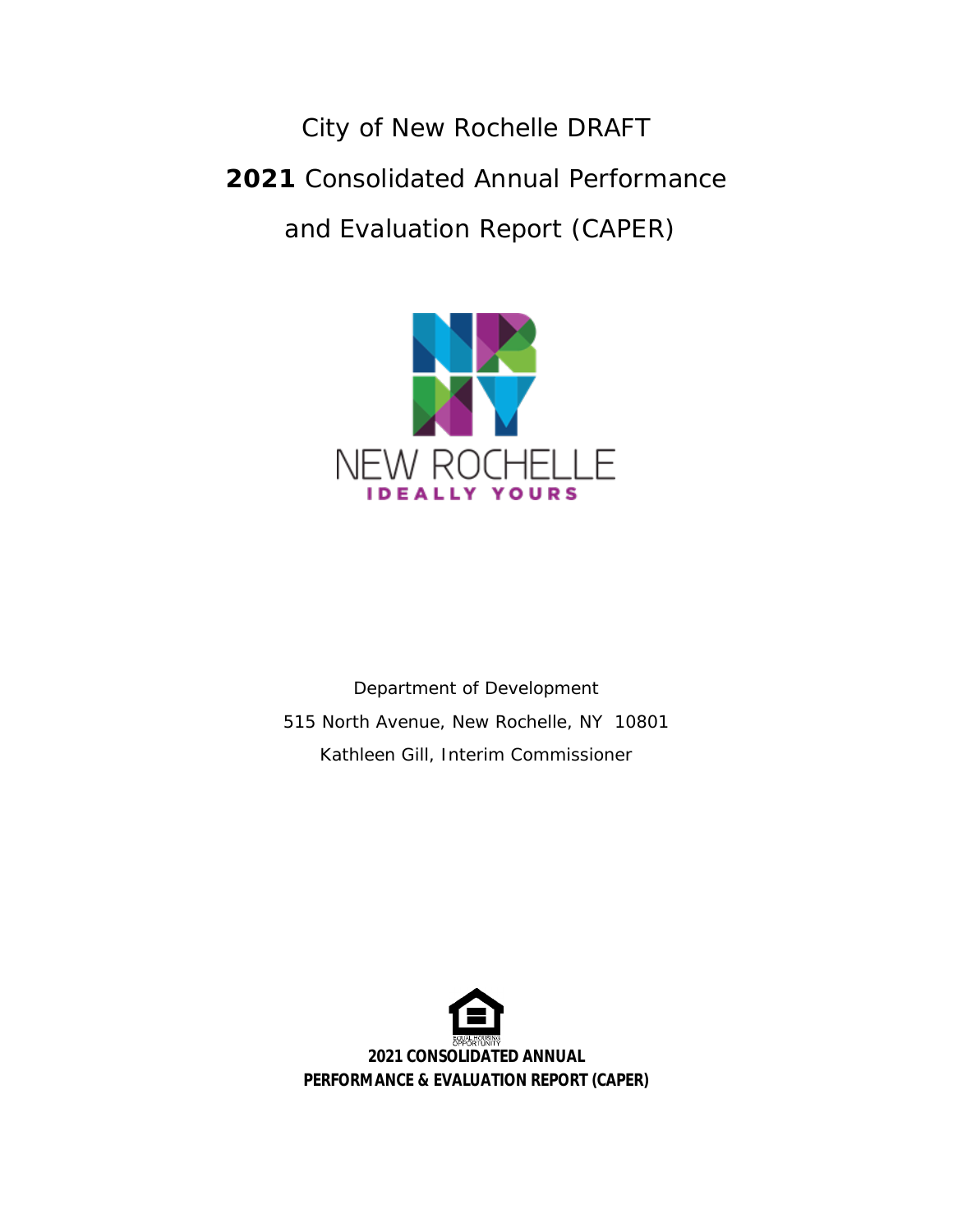## **TABLE OF CONTENTS**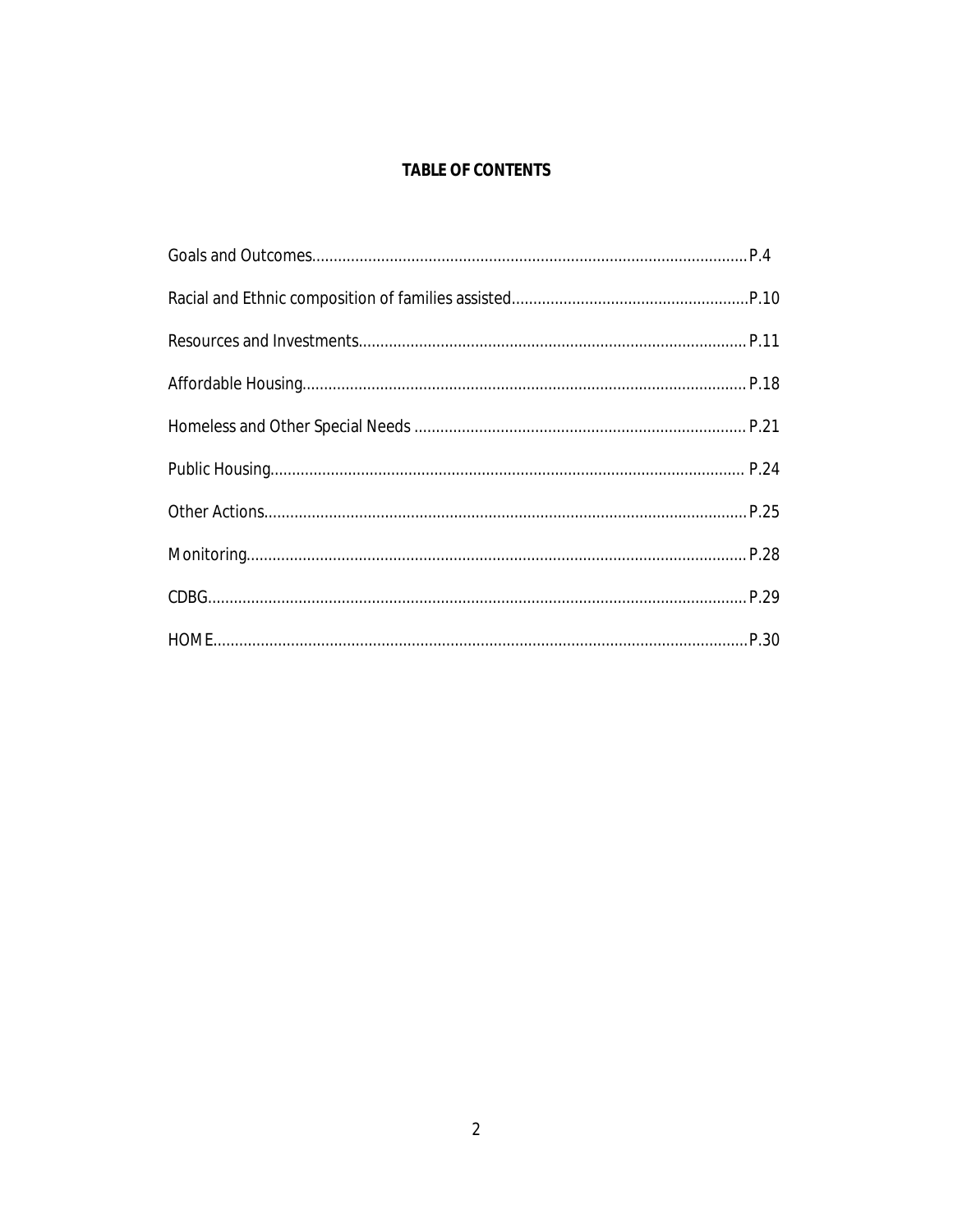# **Introduction**

The FY2021 Consolidated Annual Performance Evaluation Report (CAPER) details the City's utilization of CDBG and HOME Program funds from the U.S. Department of Housing and Urban Development (HUD) in the areas of affordable housing, economic development, homelessness, and public services to principally benefit low and moderate-income residents.

# **CR-05 - Goals and Outcomes**

## **Progress the jurisdiction has made in carrying out its strategic plan and its action plan. 91.520(a)**

The 2018-2022 Consolidated Plan, prepared by the City of New Rochelle, includes a detailed description of the coordination efforts that will be undertaken over a five-year period. The goal is to enhance coordination with other service providers in the City. Various program goals and issues that are the focus of this coordination are discussed throughout the Consolidated Annual Performance and Evaluation Report (CAPER) and include:

- Removing obstacles to meet under-served needs
- Fostering and maintaining affordable housing
- Eliminating barriers to affordable housing
- Evaluating and reducing lead-based paint hazards in homes
- Identifying and closing gaps in institutional structures
- Enhancing service coordination between levels of government and the not-for-profit sector

The City partners with other public agencies and not-for-profit organizations to leverage resources and maximize outcomes involving housing and community development activities.

**Comparison of the proposed versus actual outcomes for each outcome measure submitted with the consolidated plan and explain, if applicable, why progress was not made toward meeting goals and objectives. 91.520(g)**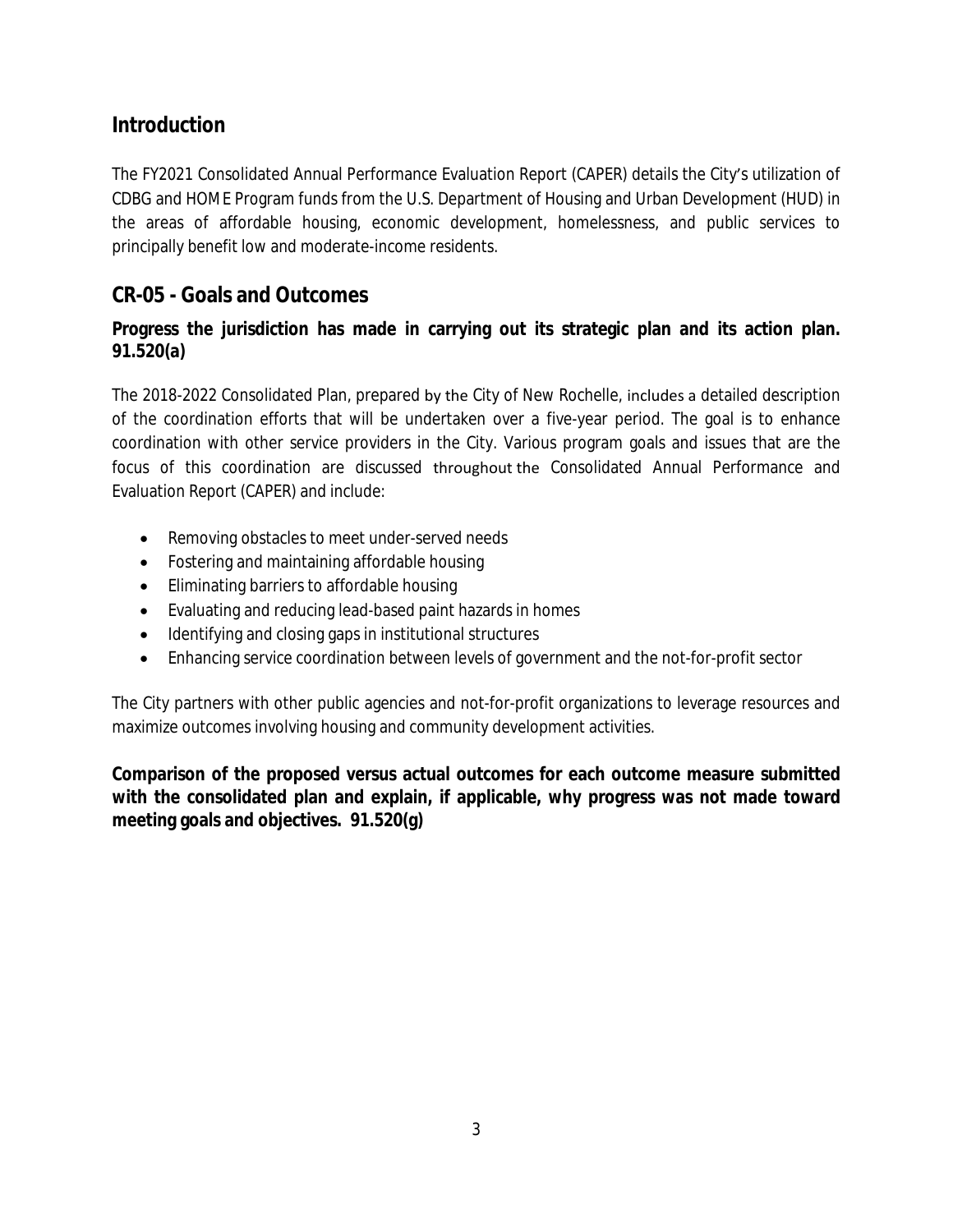# **CR-05 - Goals and Outcomes**

## **Progress the jurisdiction has made in carrying out its strategic plan and its action plan. 91.520(a)**

This could be an overview that includes major initiatives and highlights that were proposed and executed throughout the program year.

## **Comparison of the proposed versus actual outcomes for each outcome measure submitted with the consolidated plan and explain, if applicable, why progress was not made toward meeting goals and objectives. 91.520(g)**

Categories, priority levels, funding sources and amounts, outcomes/objectives, goal outcome indicators, units of measure, targets, actual outcomes/outputs, and percentage completed for each of the grantee's program year goals.

| Goal                                                      | Category                                                 | 2021 Source /<br>Amount             | Indicator                                                                                             | Unit of<br><b>Measure</b> | Expected<br>2018-2022<br><b>Strategic</b><br><b>Plan</b> | $Actual -$<br><b>Strategic</b><br>Plan | Percent<br>Complete | Expected<br>2021<br>Program<br>Year | Actual<br>2021<br>Program<br>Year | Percent<br>Complete |
|-----------------------------------------------------------|----------------------------------------------------------|-------------------------------------|-------------------------------------------------------------------------------------------------------|---------------------------|----------------------------------------------------------|----------------------------------------|---------------------|-------------------------------------|-----------------------------------|---------------------|
| AFH: Admin; Fair<br>Housing<br>Investigation &<br>Enforce | Admin; Fair<br>Housing<br>Investigation &<br>Enforcement | CDBG: \$292,551 /<br>HOME: \$41,173 | Other                                                                                                 | Other                     | N/A                                                      | N/A                                    | N/A                 | N/A                                 | N/A                               | N/A                 |
| AFH: Fund<br>Supportive<br>Services                       | Non-Housing<br>Community<br>Development                  | CDBG: \$219,413                     | <b>Public Service</b><br><b>Activities Other</b><br>Than<br>Low/Moderate<br>Income Housing<br>Benefit | Persons<br>Assisted       | 59,430                                                   | 164,824*                               | 277.00%             | 11,886                              | $36,732*$                         | 309%                |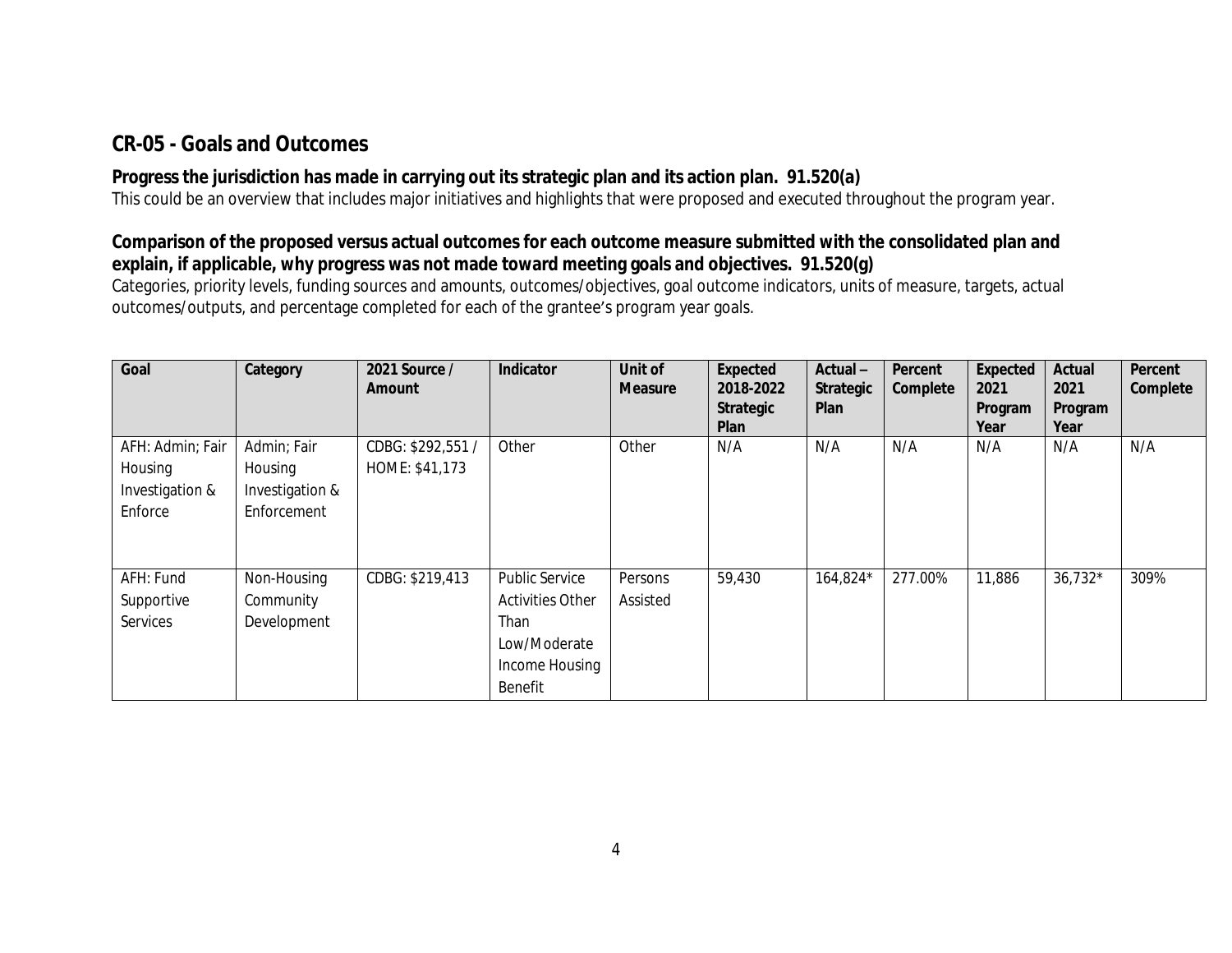| Goal                                                             | Category                                | 2021 Source /<br>Amount                                    | Indicator                                                                                                            | Unit of<br><b>Measure</b>     | <b>Expected</b><br>2021-2022<br><b>Strategic</b><br>Plan | Actual-<br><b>Strategic</b><br>Plan | Percent<br>Complete | Expected<br>2021<br>Program<br>Year | <b>Actual</b><br>2021<br>Program<br>Year | Percent<br>Complete |
|------------------------------------------------------------------|-----------------------------------------|------------------------------------------------------------|----------------------------------------------------------------------------------------------------------------------|-------------------------------|----------------------------------------------------------|-------------------------------------|---------------------|-------------------------------------|------------------------------------------|---------------------|
| AFH: Improve<br>Access to and<br>Quality of<br>Housing           | Affordable<br>Housing                   | HOME: \$216,562<br>Down Payment<br>Assistance<br>\$154,000 | Tenant-based<br>rental<br>assistance /<br>Rapid<br>Rehousing/                                                        | Households<br>Assisted        | 50                                                       | 73                                  | 146.00%             | 10<br>10                            | 17<br>$\mathbf 0$                        | 170.00%<br>0.00%    |
| AFH: Operate<br>HCV Pgrm to<br><b>Improve Quality</b><br>of Life | Affordable<br>Housing                   | Section 8:<br>\$18,149,244                                 | Tenant-Based<br>Rental<br>Assistance /<br>Rapid<br>Rehousing                                                         | Households<br>Assisted        | 6,545                                                    | 5,065                               | 77.00%              | 1,309                               | 1,208                                    | 92.00%              |
| Foster Economic<br>Development                                   | Non-Housing<br>Community<br>Development | CDBG: \$98,064                                             | <b>Businesses</b><br>Assisted                                                                                        | <b>Businesses</b><br>Assisted | 60                                                       | 3                                   | 5.00%               | 12                                  | $\overline{0}$                           | 0.00%               |
| Improve Public<br>Facilities and<br>Infrastructure               | Non-Housing<br>Community<br>Development | CDBG: \$852,728                                            | Public Facility or<br>Infrastructure<br><b>Activities Other</b><br>Than<br>Low/Moderate<br>Income Housing<br>Benefit | Persons<br>Assisted           | 149,600                                                  | 15,860                              | 11.00%              | 29,920                              | 7,025                                    | 23.00%              |
| Preserve Public<br>Housing<br>Inventory                          | Public Housing                          | Public Housing<br>Capital Fund:<br>\$460,665               | <b>Rental Units</b><br>Rehabilitated                                                                                 | Household<br>Housing<br>Unit  | 100                                                      | 100                                 | N/A                 | 100                                 | 100                                      | N/A                 |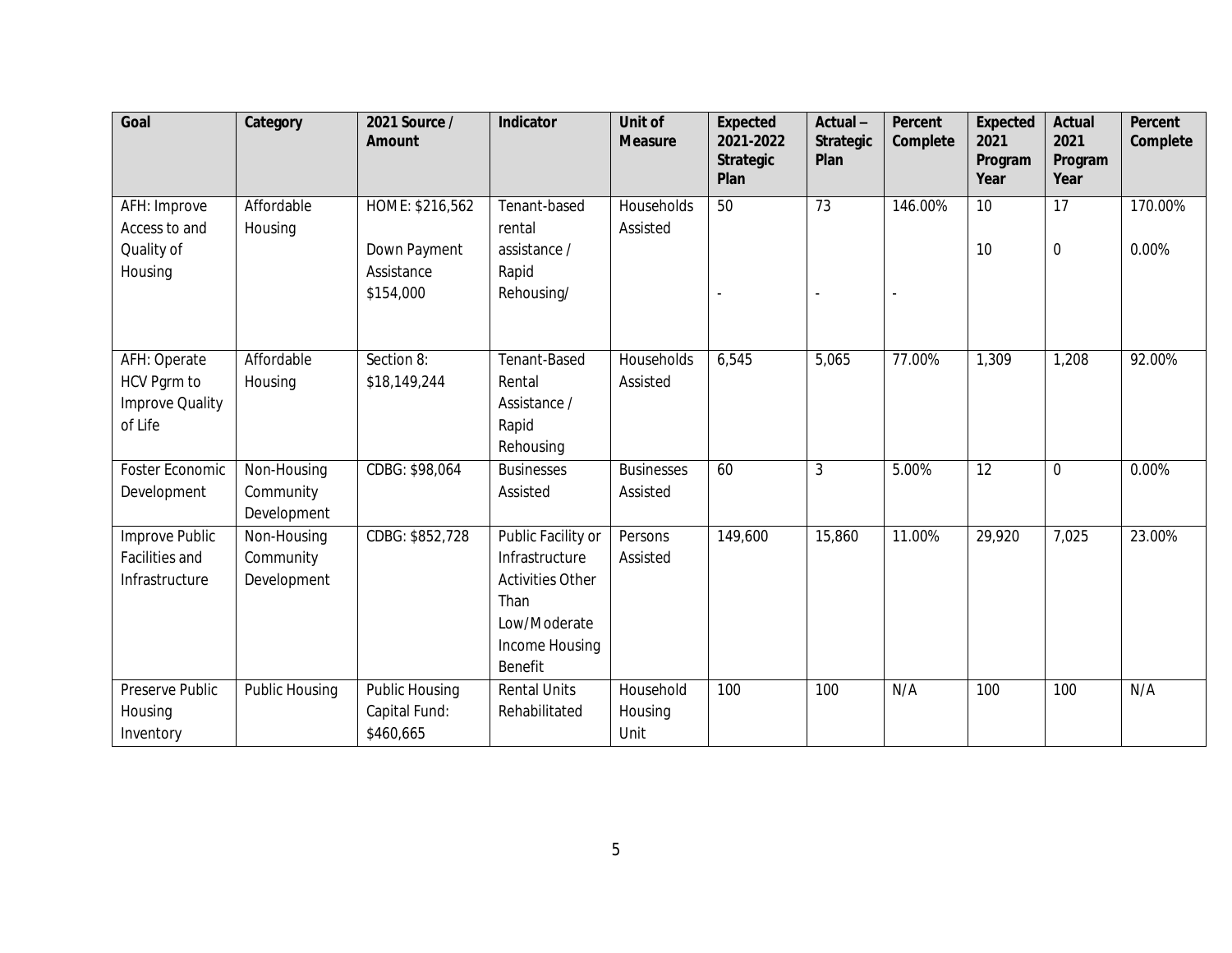| Goal                                                      | Category                                                 | 2021 Source /<br>Amount     | Indicator                                                                                                                       | Unit of<br><b>Measure</b> | <b>Expected</b><br>2021-2022<br><b>Strategic</b><br>Plan | Actual-<br><b>Strategic</b><br>Plan | Percent<br>Complete | <b>Expected</b><br>2021<br>Program<br>Year | Actual<br>2021<br>Program<br>Year | Percent<br>Complete |
|-----------------------------------------------------------|----------------------------------------------------------|-----------------------------|---------------------------------------------------------------------------------------------------------------------------------|---------------------------|----------------------------------------------------------|-------------------------------------|---------------------|--------------------------------------------|-----------------------------------|---------------------|
| AFH: Fund<br>Supportive<br>Services                       | Non-Housing<br>Community<br>Development                  | <b>CDBG</b><br>CV/\$669,999 | Public Service<br>and Public<br>Facility<br><b>Activities Other</b><br>Than<br>Low/Moderate<br>Income Housing<br>Benefit        | Persons<br>Assisted       | N/A                                                      | N/A                                 | N/A                 | 21,515                                     | 43,885                            | 204%                |
| Improve Public<br>Facilities and<br>Infrastructure        | Non-Housing<br>Community<br>Development                  | CDBG CV/\$61,471            | <b>Public Service</b><br>and Public<br>Facility<br><b>Activities Other</b><br>Than<br>Low/Moderate<br>Income Housing<br>Benefit | Persons<br>Assisted       | N/A                                                      | N/A                                 | N/A                 | $\overline{0}$                             | $\mathbf 0$                       | 0.00%               |
| AFH: Admin; Fair<br>Housing<br>Investigation &<br>Enforce | Admin; Fair<br>Housing<br>Investigation &<br>Enforcement | CDBG CV/\$81,274            | Other                                                                                                                           | Other                     | N/A                                                      | N/A                                 | N/A                 | N/A                                        | N/A                               | N/A                 |

**Table 1 - Accomplishments – Program Year & Strategic Plan to Date**

**\*Significant increase in Public Service Beneficiaries are due to additional services provided in response to the ongoing COVID 19 pandemic.**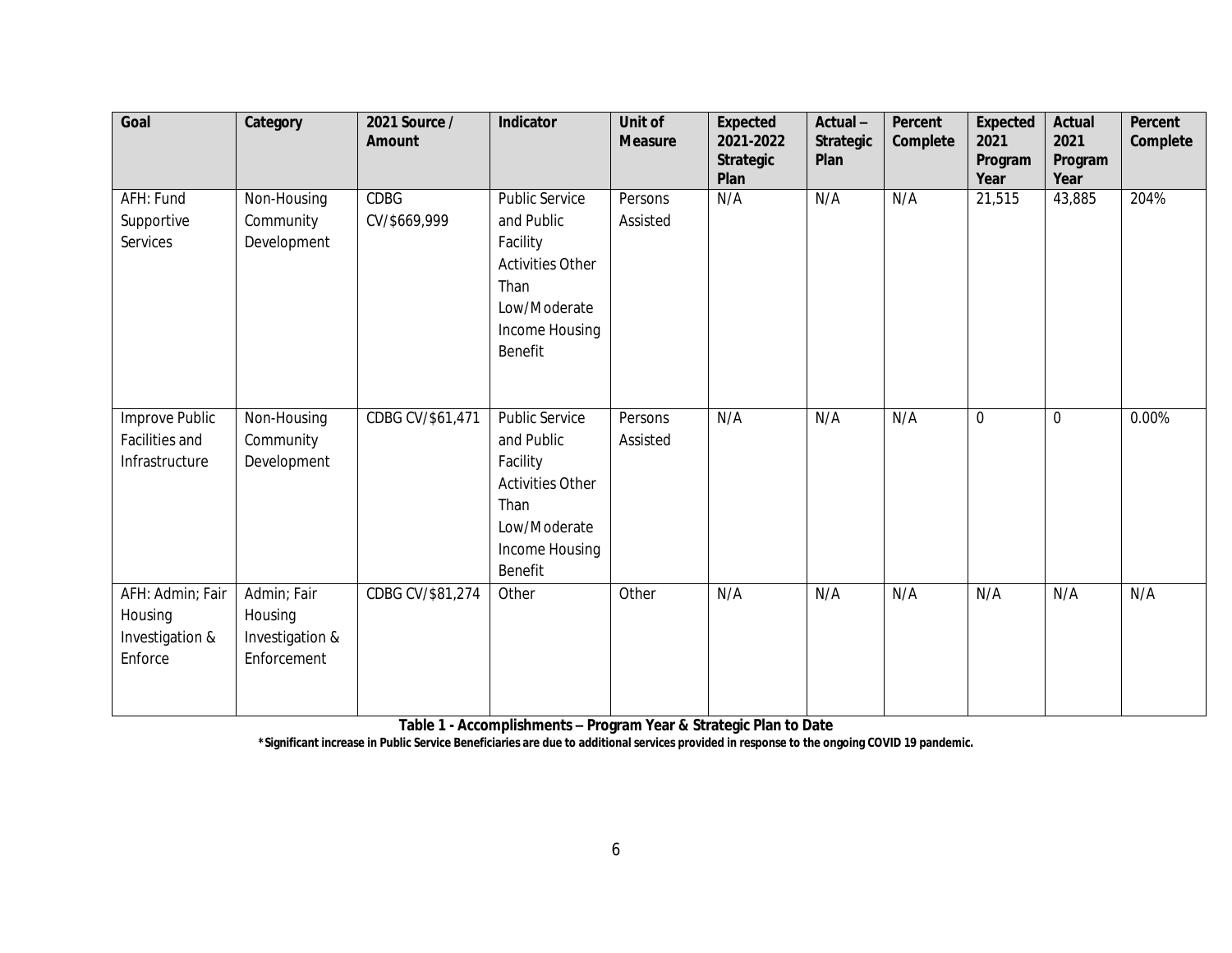## **Assess how the jurisdiction's use of funds, particularly CDBG, addresses the priorities and specific objectives identified in the plan, giving special attention to the highest priority activities identified.**

CDBG funds are needed to provide low and moderate-income households with viable communities, decent housing, a suitable living environment and expanded economic opportunities. Eligible activities include community facilities and improvements, housing preservation and rehabilitation, affordable housing development activities, public services, economic development and planning & administration.

In 2021, the City of New Rochelle budgeted the maximum allocation allowed under CDBG for public services programs. Funding was earmarked for the following programs identified in the Consolidated Plan and Action Plan as high priority:

#### Disabled Services:

Developmentally Disabled Therapeutic Recreation is a program that provides year-round activities and trips for children with developmental disabilities. Due to COVID-19 restrictions the traditional Developmentally Disabled program transformed its usual programming into a Summer Outside the box program. This program offered outdoor activities to ages 14-19 such as fitness training, STEM activities, games, hunts as well as yoga. CAREERS Support Solutions offered a program to find employment for disabled adults residing in New Rochelle.

Westchester Jewish Community Services provided a housing program to enable individuals with disabilities to live independently through 24-hour, hands-on care, offered by trained staff.

Meals-On-Wheels provided daily delivery of hot nutritious meals to homebound frail elderly.

### Homeless Assistance & Prevention Programs:

HOPE Community Services offers a Soup Kitchen, Food Pantry and Self-Sufficiency Program to the homeless population and those at-risk. In addition, City funds and private donations continue to support the Homeless Resource Center, providing housing assistance and placement for the homeless.

Human Development Services of Westchester provided a Living Room Respite program to person's experiencing behavioral health crisis. The Living Room is a comfortable, non-hospital environment that offers those in escalating crises a safe and calming home-like setting in which to develop short-term and longer-term crisis diversion plans. Guests of the Living Room receive services, most often from NYS Certified Peers Specialists.

#### Employment Training/Entrepreneur Skills:

The Network Youth Leadership Program offered a summer employment and mentoring program for teens ages 15 to 19.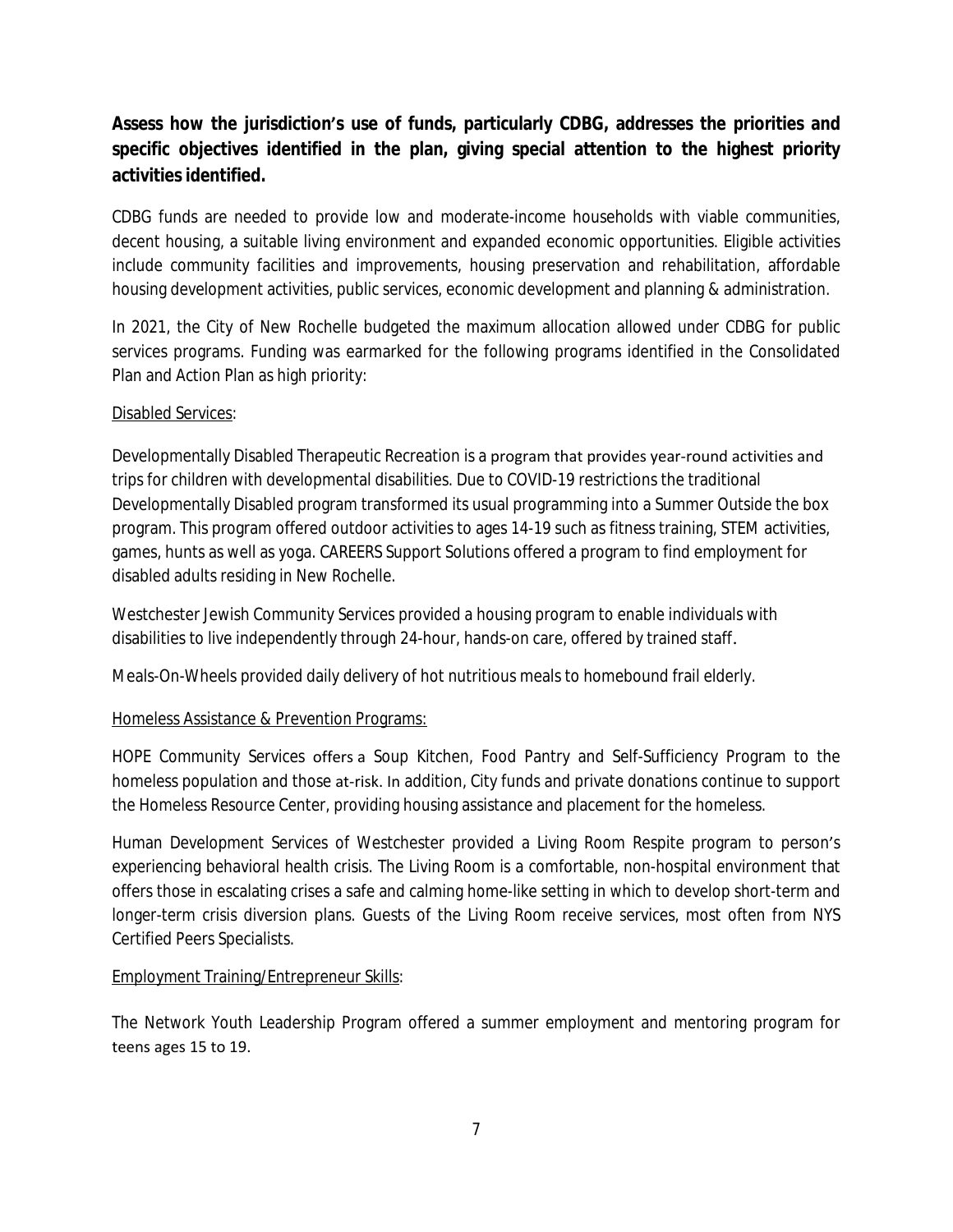Women's Enterprise Development Center (WEDC) provides an entrepreneurial training program for men and women interested in starting or expanding a small business.

Westhab provided construction job training program for unemployed, underemployed and employed individuals looking to change career tracks.

#### Youth Programs:

Due to the resulting restrictions from the COVID-19 Pandemic, traditional pool and summer camp activities were altered in order to provide summer activities safely for the City's youth.

The New Rochelle Summer Camp Scholarship Program and Jefferson Summer Day Camp programs ran alternate programming during the summer months. Camper activities were offered through the "Fun in the Sun." This was program delivered to children between the ages of 4 and 14 years old from July 13 through August 21. Activities included, but were not limited to, yoga, training and exercise classes, STEM activities, zumba, gardening classes, dance, games, scavenger hunts and art classes. "Fun in the Sun Middle School Program at Five Islands Park" was also offered in lieu of the Youth Bureau's traditional Middle School Drop In program. The program ran from July 6<sup>th</sup> to August 12<sup>th</sup> and was provided to graduating 5<sup>th</sup> to & 7<sup>th</sup> grade students. Activities included outdoor games, nature walks, fitness, kayaking and STEM classes.

Westchester Jewish Community Services provided a free drop in early childhood program serving families challenged by poverty, low level education and other obstacles to future school success.

#### Senior Services:

The Senior Recreation programs at the Hugh Doyle Center provided senior citizens with the opportunity to engage in daily recreation and enrichment programs. These vital senior programs are offered in collaboration with the Office of the Aging.

Urban League of Westchester provided job training, job development, job placement, and job retention services to low- and moderate-income participants fifty-five years of age and older that reside in New Rochelle.

#### Commercial Rehabilitation:

The City's Signage & Awnings program provided staff delivery and financial assistance to businesses in CDBG targeted areas to fabricate and install new signage and awnings. The City enhanced the program in 2017 with a Façade Improvement Program. Upgrading the appearance of these buildings would encourage economic development in key locations in the downtown business district. A new program was researched and designed and policies and procedure guidelines were developed.

During 2021, the search to find willing and able businesses to participate in the program was limited, and extremely challenging, due to the COVID-19 Pandemic and the ensuing economic downturn. During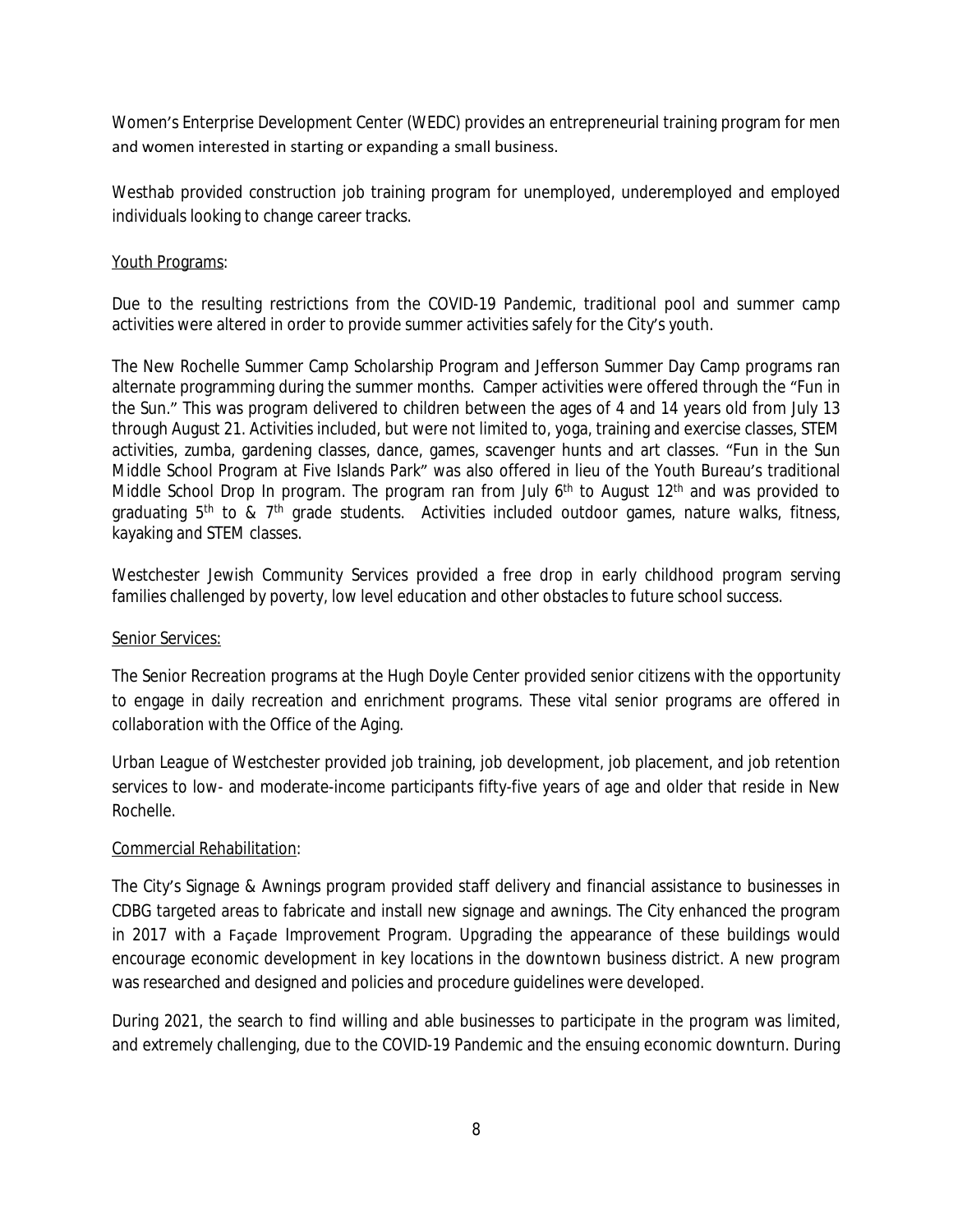2022, the City plans to increase its efforts significantly to attract area businesses to participate in the program.

The City continues to make significant improvements to parks located in CDBG target areas, including Lincoln and Feeney Park, based on the recommendations of the Park's Master Plan. During 2021, the upgrade of a natural turf baseball field to an artificial turf multipurpose field at Lincoln Park began and was completed and re-opened to the public in the Summer of 2021. Additionally, sidewalks and ADA improvements were completed at Feeney Park.

The City continues taking steps to enhance the pedestrian environment by evaluating improvements to its gateways in the Downtown area. During 2021, new projects were delayed due to the COVID-19 Pandemic. However, the City had been able to complete an ADA sidewalk enhancement project in the City's downtown transit area. During the Spring of 2022, the City will continue improvements to the down-town area and enhance and improve access to the City's train station.

#### Cares Act

Under the Coronavirus Aid, Relief, and Economic Security (CARES) ACT, the U.S. Department of Housing and Urban Development (HUD) has allocated to the City of New Rochelle Community Development Block Grant Coronavirus (CDBG-CV) funds totaling \$1,665,912 to be used towards preventing, preparing for and responding to the Coronavirus (COVID-19) Pandemic. The first set of funds, totaling \$853,167, were awarded in April 2020, originally adopted by City Council in May 2020 and reallocated in November 2020. The second set of funds, totaling \$812,745, were awarded in September 2020 and adopted by City Council in November 2020. Actual funds were received in early 2021.

Funds were allocated to microenterprise grants, trash receptacles, bridging the digital divide and public service programs that are focused on dealing with, but not limited to, food insufficiencies. In early 2021, a portion of the CV funds were reallocated to fund a transportation program. These services allowed a safe and accessible option available to residents who may or may not have cars. It has provided thousands of rides to residents that need to get to pharmacies, testing sites, vaccination appointments or other trips to provide essential needs.

Per HUD memo (April 10) "Availability of Waivers and Suspensions of HOME Program Requirements in Response to COVID-19 Pandemic," HUD has waived the yearly 15% CHDO reserve requirements for program years 2017, 2018 and 2019 and encouraged grantees to reallocate those funds to its Tenant Based Rental Assistance Program (TBRA).

#### HOME American Rescue Plan (HOME ARP)

On March 11, 2021, President Biden signed ARP into law, which provides over \$1.9 trillion in relief to address the continued impact of the COVID-19 pandemic on the economy, public health, State and local governments, individuals, and businesses. To address the need for homelessness assistance and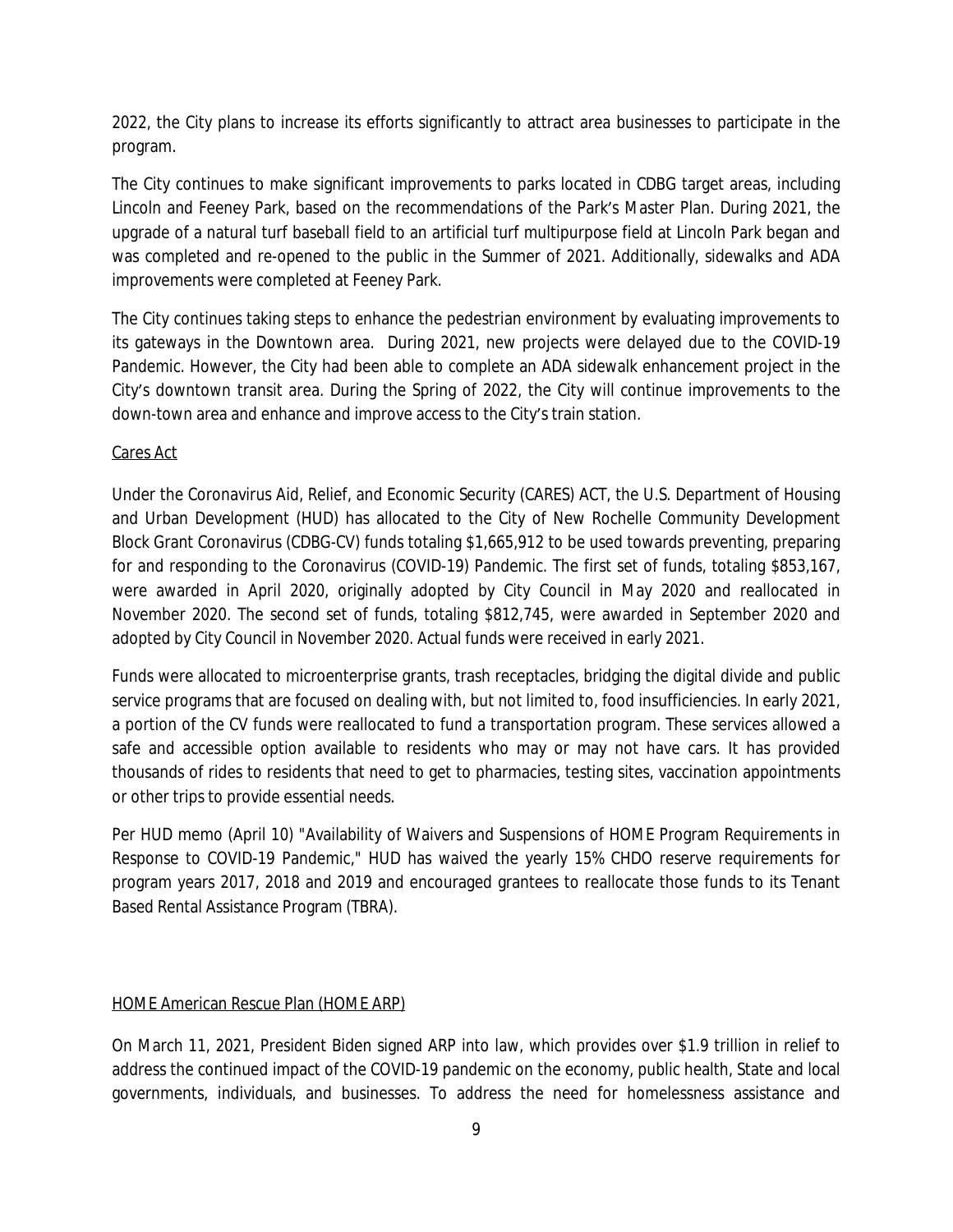supportive services, Congress appropriated \$5 billion in ARP funds to be administered through HOME to perform four activities that must primarily benefit qualifying individuals and families who are homeless, at risk of homelessness, or in other vulnerable populations. These activities include: (1) development and support of affordable housing, (2) tenant-based rental assistance (TBRA), (3) provision of supportive services; and (4) acquisition and development of non-congregate shelter units.

The City is currently working on its HOME ARP Plan with expectations of completion of the Plan by late Spring, early Summer.

# **CR-10 - Racial and Ethnic composition of families assisted**

**Describe the families assisted (including the racial and ethnic status of families assisted). 91.520(a)** 

|                                           | <b>CDBG</b> | <b>HOME</b> |
|-------------------------------------------|-------------|-------------|
| White                                     | 26,733      | 4           |
| <b>Black or African American</b>          | 9,869       | 12          |
| Asian                                     | 40          | 0           |
| American Indian or American Native        | 0           | 0           |
| Black/African American & White            | 40          | 0           |
| Other multi-racial                        | 50          |             |
| Native Hawaiian or Other Pacific Islander | 0           | 0           |
| <b>Total</b>                              | 36,732      | 17          |
| Hispanic                                  | 18,797      |             |
| Not Hispanic                              | 17,395      | 16          |

**Table 2 – Table of assistance to racial and ethnic populations by source of funds**

### **Narrative**

#### General Demographics:

The population of New Rochelle is primarily non-White, with White residents accounting for slightly less than half (48%) of City residents. Hispanic residents are the largest minority group, followed by Blacks, and then Asians. The New Rochelle core-based statistical area (CBSA), which also consists of New York City, Newark, and Jersey City, is about as diverse as the City, with 51% of residents being non-White.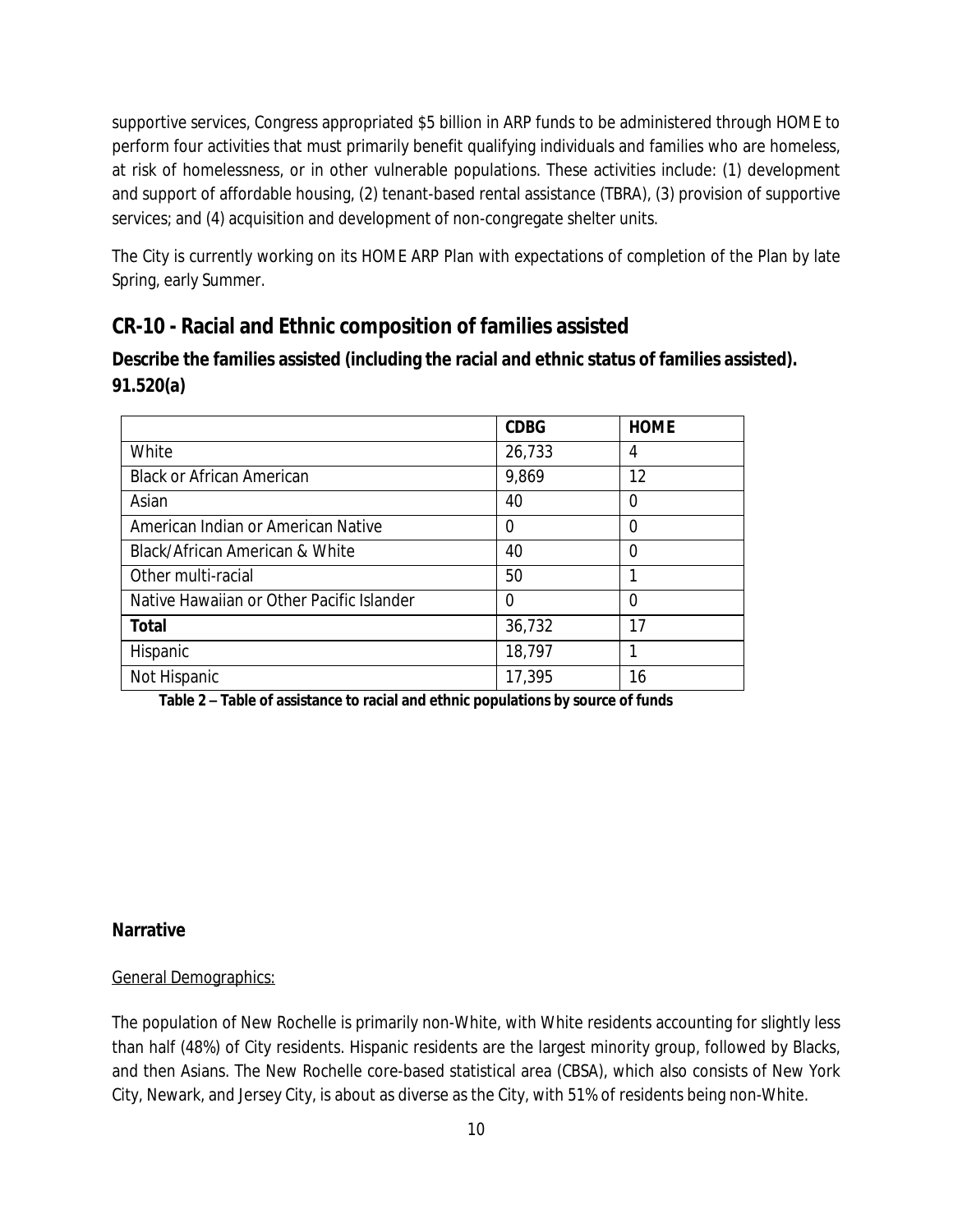The population of New Rochelle has changed significantly in the past 20 years. Between 1990 and 2010 the non-White population nearly doubled, jumping from 31.5% to 52.1% of the City. Hispanics were a major driver of this change, growing by a factor of 3.

The growing Hispanic population is influenced by foreign-born residents' countries of origin, the most common being Mexico and the Dominican Republic for the City and the region, respectively. Overall, New Rochelle's foreign-born population has grown from 21.8% in 1990 to 26.7% in 2010, and from 19.9% to 27.4% in the region. Likewise, residents with limited English proficiency, most of whom speak Spanish, have increased from 10% to 14.8%.

The City of New Rochelle continues to make every endeavor to meet the needs of the Hispanic community regarding housing and economic empowerment.

## **CR-15 - Resources and Investments 91.520(a)**

| <b>Source of Funds</b>        | <b>Source</b>                 | <b>Resources Made</b> |
|-------------------------------|-------------------------------|-----------------------|
|                               |                               | Available             |
| <b>CDBG</b>                   | <b>CDBG</b>                   | \$1,462,757           |
| <b>HOME</b>                   | <b>HOME</b>                   | \$411,735             |
| CDBG CV                       | <b>CDBG CV</b>                | \$812,745             |
| <b>Public Housing Capital</b> | <b>Public Housing Capital</b> |                       |
| Fund                          | Fund                          | \$460,665             |
| Section 8                     | Section 8                     | \$18,149,244          |

#### **Identify the resources made available**

**Table 3 - Resources Made Available**

### **Narrative**

In 2021, HUD awarded the City \$1,462,757 in CDBG funds, of which \$292,551 (20%) was committed to program administration.

Home funds awarded to the City for 2021 were \$411,735, of which \$41,173 (10%) was committed to provide for program administration and \$61,760 (15%) to the Community Housing Development Organization (CHDO).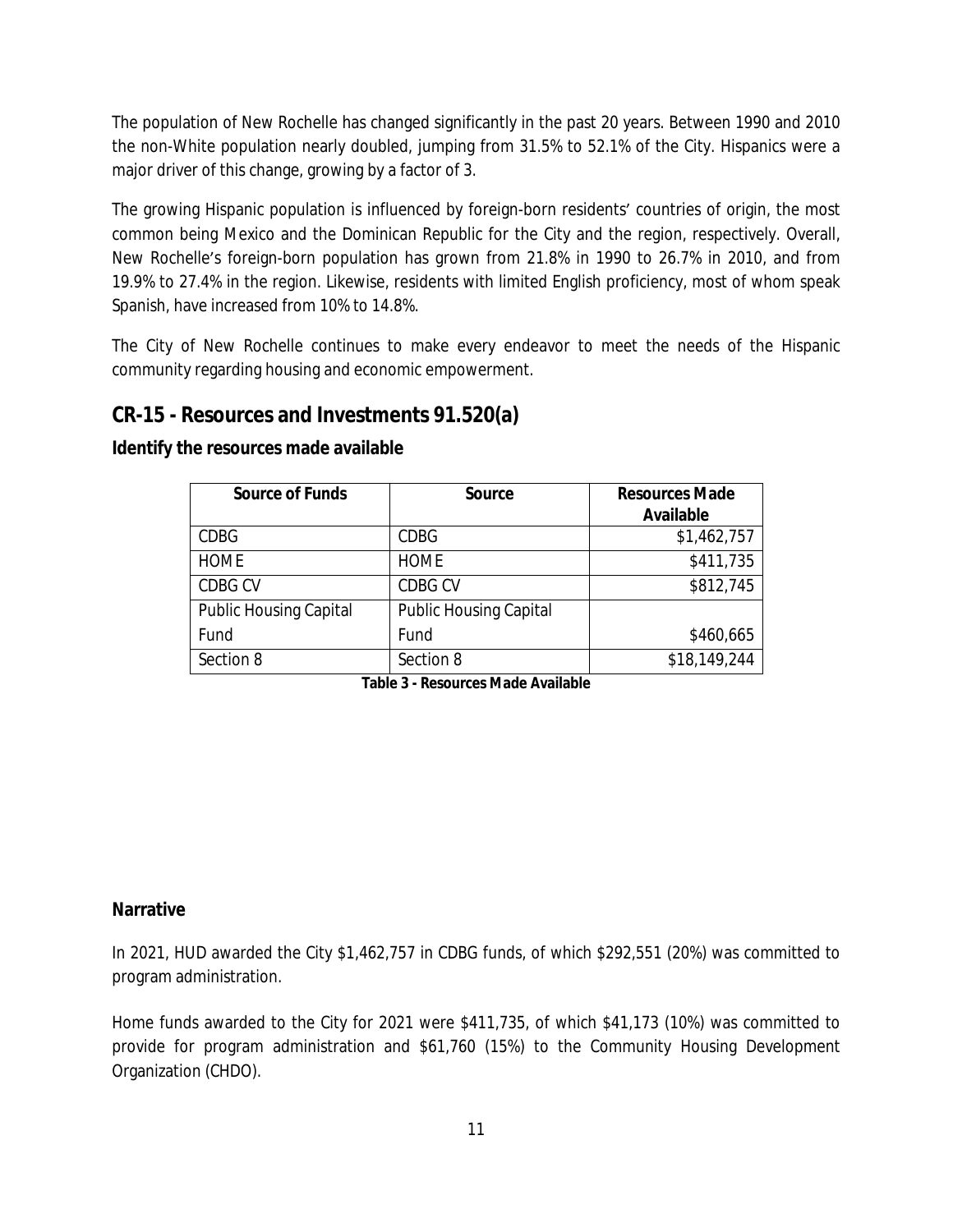Under the Coronavirus Aid, Relief, and Economic Security (CARES) ACT, the U. S. Department of Housing and Urban Development (HUD) has allocated to the City of New Rochelle Community Development Block Grant Coronavirus (CDBG-CV) funds totaling \$1,665,912 to be used towards preventing, preparing for and responding to the Coronavirus (COVID-19) Pandemic. The first set of funds, totaling \$853,167, were awarded in April 2020, originally adopted by City Council in May 2020 and reallocated in November 2020. The second set of funds, totaling \$812,745, were awarded in September 2020, adopted by City Council in November 2020 and received in the first quarter of 2021.

The figure shown as expended for Section 8 includes Housing Assistance payments of \$11,747,470. The remaining value, \$6,401,774 is New Rochelle Municipal Housing Authority's HUD allocation for their total voucher program.

| <b>Target Area</b>          | <b>Planned</b><br>Percentage of<br><b>Allocation</b> | Actual<br>Percentage of<br><b>Allocation</b> | <b>Narrative</b><br><b>Description</b> |
|-----------------------------|------------------------------------------------------|----------------------------------------------|----------------------------------------|
| COMMUNITY WIDE (CITY OF NEW |                                                      |                                              |                                        |
| ROCHELLE)                   | 94                                                   | 93                                           | Comprehensive                          |
| <b>HUDSON PARK AREA</b>     | 0                                                    |                                              | Comprehensive                          |
| LINCOLN AVE TARGET AREA     | ◠                                                    | ↑                                            | Comprehensive                          |
| Signs & Awnings Target Area |                                                      |                                              | Commercial                             |
| West End Neighborhood       |                                                      | ↑                                            | Comprehensive                          |

#### **Identify the geographic distribution and location of investments**

**Table 4 – Identify the geographic distribution and location of investments**

#### **Narrative**

Federal CDBG funds are intended to provide low and moderate income households with viable communities, including decent housing, a suitable living environment and expanded economic opportunities. Eligible activities include community facilities and improvements, housing preservation and rehabilitation, affordable housing development activities, public services, economic development, planning and administration.

The system for establishing the priority for the selection of these projects in the City of New Rochelle is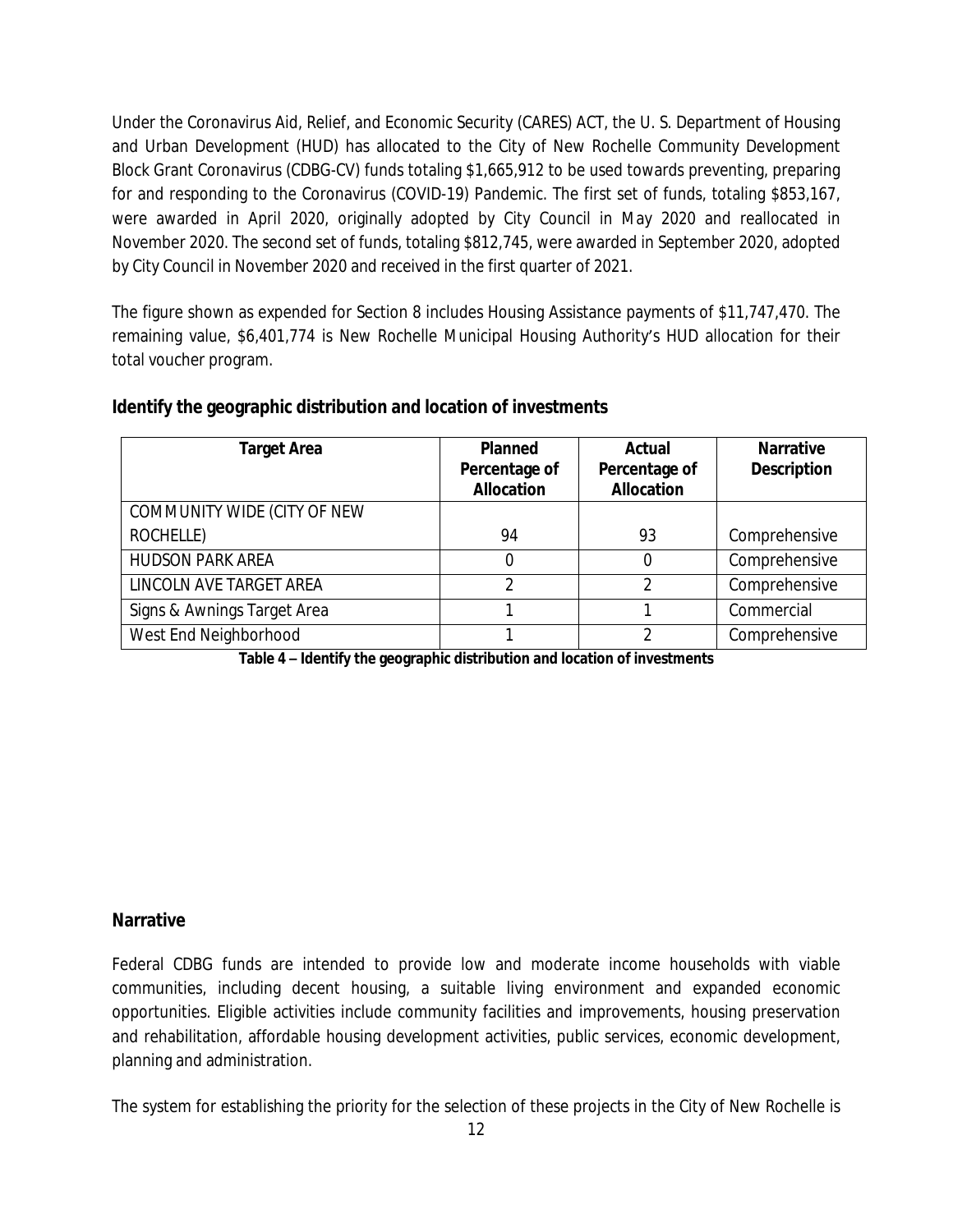predicated upon the following criteria:

- Meeting statutory requirements of the CDBG Program.
- Meeting the needs of Low and Moderate Income (LMI) residents.
- Focusing on LMI areas or neighborhoods
- Impacted areas of concentration of minorities and LMI persons
- Coordination and leveraging resources
- Response to expressed needs
- Sustainability and/or long-term impact
- The ability to demonstrate measurable progress and success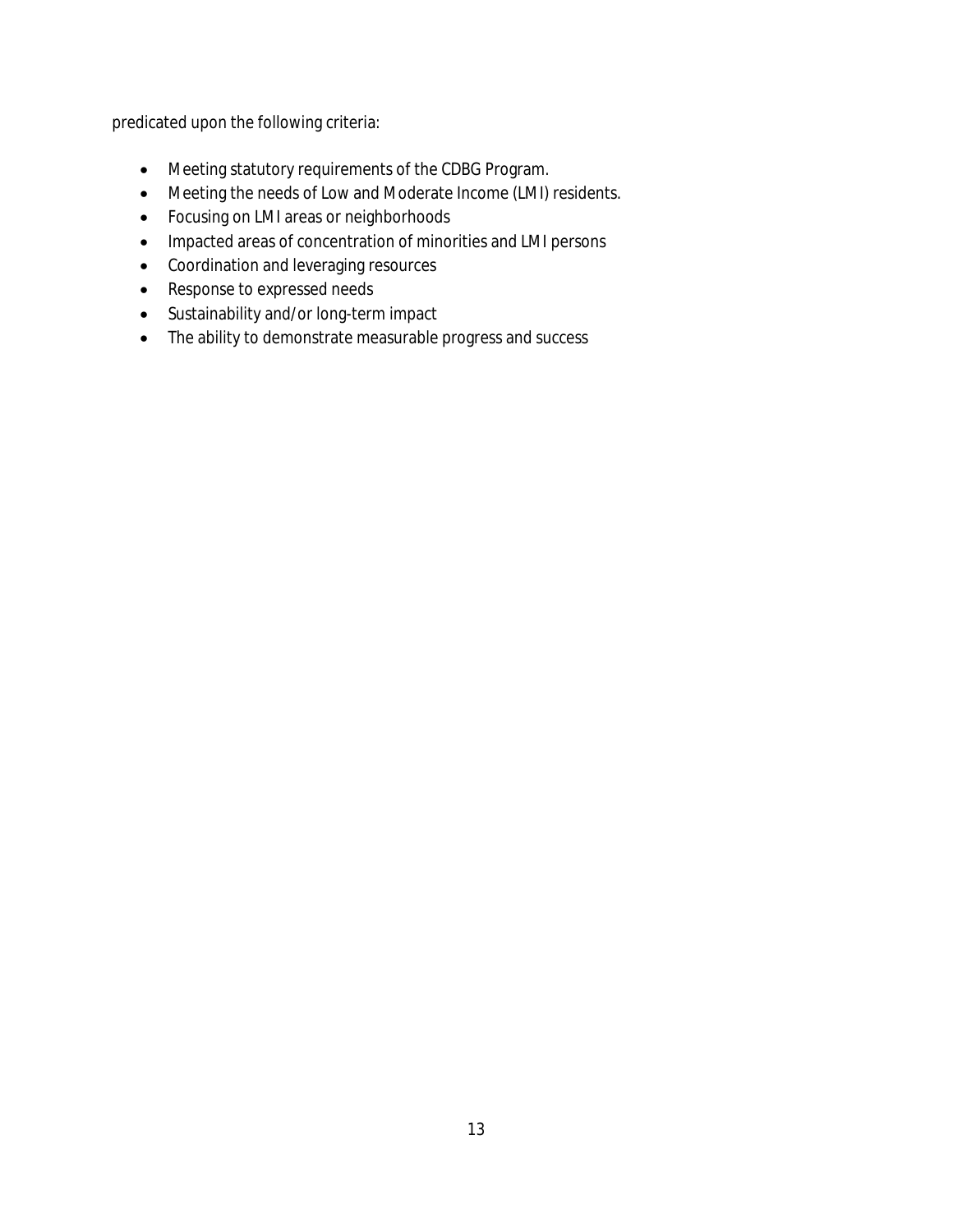### **Leveraging**

**Explain how federal funds leveraged additional resources (private, state and local funds), including a description of how matching requirements were satisfied, as well as how any publicly owned land or property located within the jurisdiction that were used to address the needs identified in the plan.**

New Rochelle's excess HOME match is the result of the leveraging of the city's HOME allocations with various not-for-profit affordable housing developers and government agencies since 1992 which produced 198 rental or homeowner units.

| Fiscal Year Summary - HOME Match                                               |           |  |  |  |  |
|--------------------------------------------------------------------------------|-----------|--|--|--|--|
| 1. Excess match from prior Federal fiscal year                                 | 9,225,515 |  |  |  |  |
| 2. Match contributed during current Federal fiscal year                        |           |  |  |  |  |
| 3. Total match available for current Federal fiscal year (Line 1 plus Line 2)  | 9,225,515 |  |  |  |  |
| 4. Match liability for current Federal fiscal year                             |           |  |  |  |  |
| 5. Excess match carried over to next Federal fiscal year (Line 3 minus Line 4) | 9,225,515 |  |  |  |  |

**Table 5 – Fiscal Year Summary - HOME Match Report (From PR33 Report)**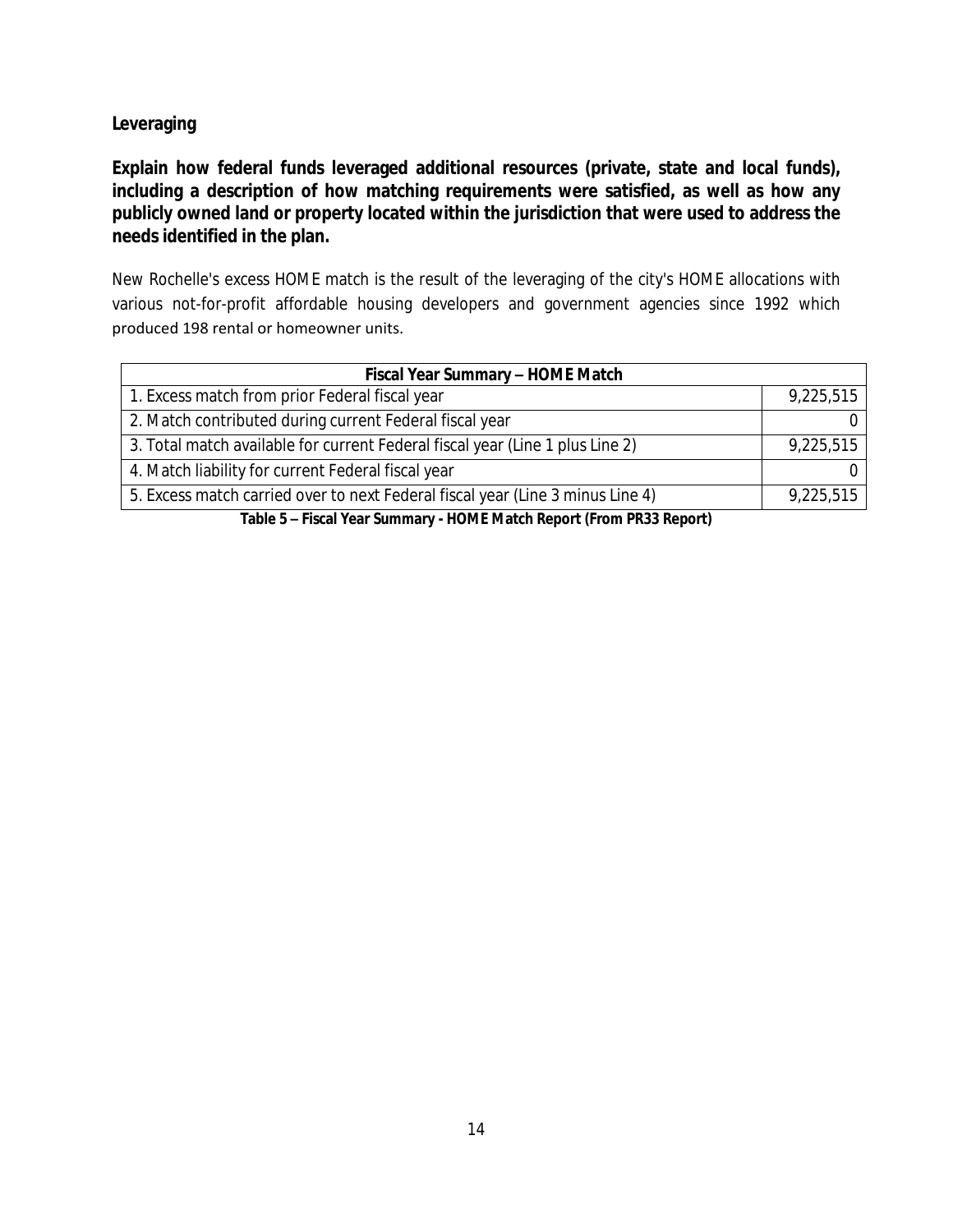|                            | Match Contribution for the Federal Fiscal Year |                                  |                                     |                                    |                            |                                                                            |                          |                    |  |  |
|----------------------------|------------------------------------------------|----------------------------------|-------------------------------------|------------------------------------|----------------------------|----------------------------------------------------------------------------|--------------------------|--------------------|--|--|
| Project No. or<br>Other ID | Date of<br>Contribution                        | Cash<br>(non-Federal<br>sources) | Foregone<br>Taxes, Fees,<br>Charges | Appraised<br>Land/Real<br>Property | Reauired<br>Infrastructure | <b>Site</b><br>Preparation,<br>Construction<br>Materials,<br>Donated labor | <b>Bond</b><br>Financing | <b>Total Match</b> |  |  |
|                            |                                                |                                  |                                     |                                    |                            |                                                                            |                          |                    |  |  |

**Table 6 – Match Contribution for the Federal Fiscal Year**

# **HOME MBE/WBE report**

| <b>Program Income</b> – Enter the program amounts for the reporting period |                               |                              |                     |                           |  |  |  |  |
|----------------------------------------------------------------------------|-------------------------------|------------------------------|---------------------|---------------------------|--|--|--|--|
| <b>Balance on hand at</b>                                                  | <b>Amount received during</b> | <b>Total amount expended</b> | Amount expended for | Balance on hand at end of |  |  |  |  |
| during reporting period<br>beginning of reporting<br>reporting period      |                               | <b>TBRA</b>                  | reporting period    |                           |  |  |  |  |
| period                                                                     |                               |                              |                     |                           |  |  |  |  |
|                                                                            |                               |                              |                     |                           |  |  |  |  |
|                                                                            |                               |                              |                     |                           |  |  |  |  |

**Table 7 – Program Income**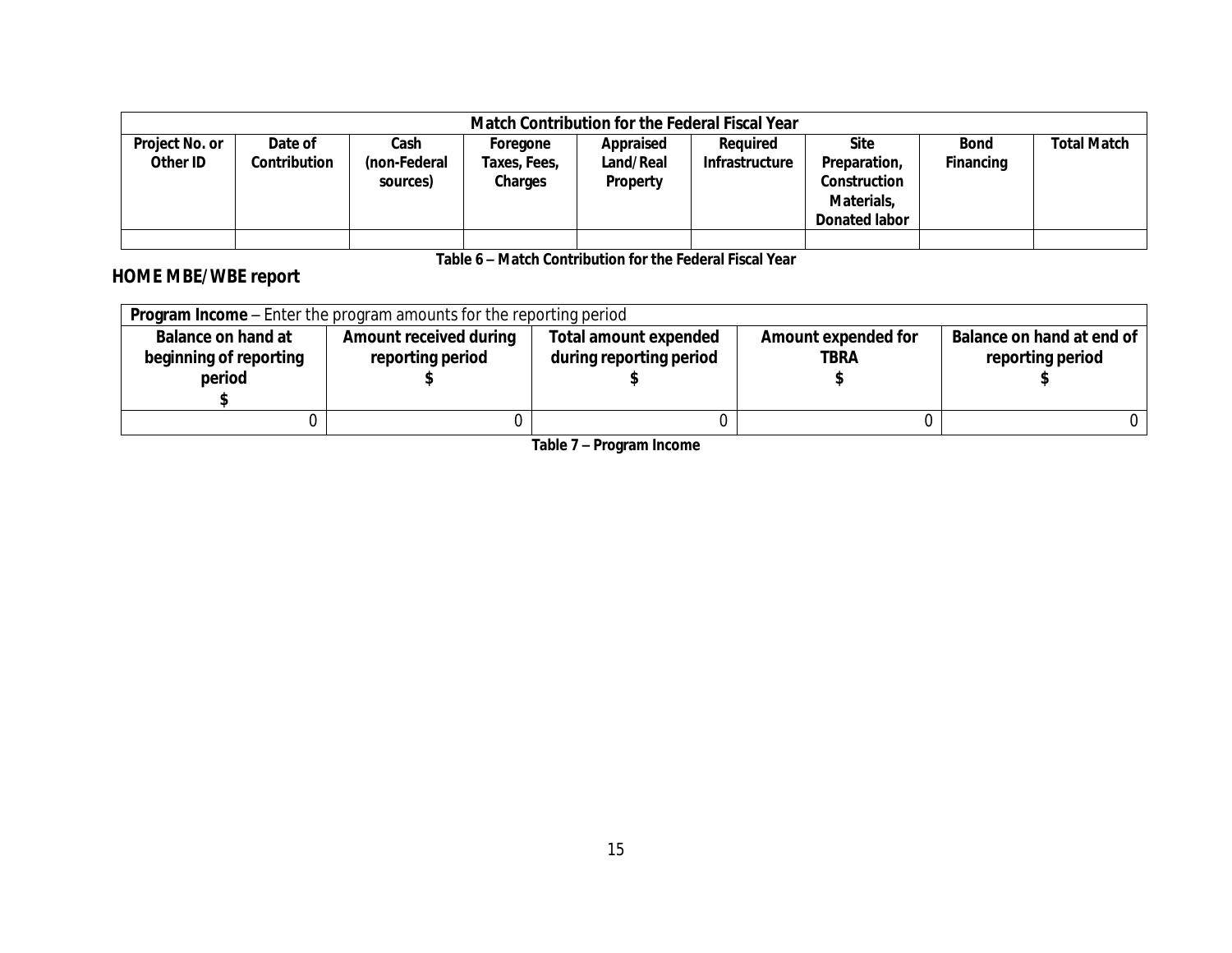|                      | Minority Business Enterprises and Women Business Enterprises - Indicate the number and dollar value |                    |                 |                                      |                |                   |  |  |
|----------------------|-----------------------------------------------------------------------------------------------------|--------------------|-----------------|--------------------------------------|----------------|-------------------|--|--|
|                      | of contracts for HOME projects completed during the reporting period                                |                    |                 |                                      |                |                   |  |  |
|                      | <b>Total</b>                                                                                        |                    |                 | <b>Minority Business Enterprises</b> |                | <b>White Non-</b> |  |  |
|                      |                                                                                                     | Alaskan            | Asian or        | <b>Black Non-</b>                    | Hispanic       | <b>Hispanic</b>   |  |  |
|                      |                                                                                                     | <b>Native or</b>   | <b>Pacific</b>  | Hispanic                             |                |                   |  |  |
|                      |                                                                                                     | American           | <b>Islander</b> |                                      |                |                   |  |  |
|                      |                                                                                                     | Indian             |                 |                                      |                |                   |  |  |
| <b>Contracts</b>     |                                                                                                     |                    |                 |                                      |                |                   |  |  |
| Dollar               |                                                                                                     |                    |                 |                                      |                |                   |  |  |
| Amount               | \$0                                                                                                 | \$0                | \$0             | \$0                                  | \$0            | \$0               |  |  |
| Number               | $\mathbf 0$                                                                                         | $\overline{0}$     | $\overline{0}$  | $\overline{0}$                       | $\overline{0}$ | $\overline{0}$    |  |  |
| <b>Sub-Contracts</b> |                                                                                                     |                    |                 |                                      |                |                   |  |  |
| Number               | $\overline{0}$                                                                                      | $\Omega$           | $\Omega$        | $\Omega$                             | $\Omega$       | $\Omega$          |  |  |
| Dollar               | \$0                                                                                                 | \$0                | \$0             | \$0                                  | \$0            | \$0               |  |  |
| Amount               |                                                                                                     |                    |                 |                                      |                |                   |  |  |
|                      | <b>Total</b>                                                                                        | Women              | <b>Male</b>     |                                      |                |                   |  |  |
|                      |                                                                                                     | <b>Business</b>    |                 |                                      |                |                   |  |  |
|                      |                                                                                                     | <b>Enterprises</b> |                 |                                      |                |                   |  |  |
| <b>Contracts</b>     |                                                                                                     |                    |                 |                                      |                |                   |  |  |
| Dollar               | \$0                                                                                                 | \$0                | \$0             |                                      |                |                   |  |  |
| Amount               |                                                                                                     |                    |                 |                                      |                |                   |  |  |
| Number               | $\mathbf 0$                                                                                         | $\mathbf 0$        | $\overline{0}$  |                                      |                |                   |  |  |
| <b>Sub-Contracts</b> |                                                                                                     |                    |                 |                                      |                |                   |  |  |
| Number               | $\Omega$                                                                                            | $\Omega$           | $\Omega$        |                                      |                |                   |  |  |
| Dollar               | \$0                                                                                                 | \$0                | \$0             |                                      |                |                   |  |  |
| Amount               |                                                                                                     |                    |                 |                                      |                |                   |  |  |

**Table 8 – Minority Business and Women Business Enterprises**

| Minority Owners of Rental Property - Indicate the number of HOME assisted rental property owners<br>and the total amount of HOME funds in these rental properties assisted |              |           |                                   |                   |                 |                   |  |  |
|----------------------------------------------------------------------------------------------------------------------------------------------------------------------------|--------------|-----------|-----------------------------------|-------------------|-----------------|-------------------|--|--|
|                                                                                                                                                                            | <b>Total</b> |           | <b>Minority Property Owners</b>   |                   |                 | <b>White Non-</b> |  |  |
|                                                                                                                                                                            |              | Alaskan   | Asian or                          | <b>Black Non-</b> | <b>Hispanic</b> | <b>Hispanic</b>   |  |  |
|                                                                                                                                                                            |              | Native or | <b>Hispanic</b><br><b>Pacific</b> |                   |                 |                   |  |  |
|                                                                                                                                                                            |              | American  | <b>Islander</b>                   |                   |                 |                   |  |  |
|                                                                                                                                                                            |              | Indian    |                                   |                   |                 |                   |  |  |
| Number                                                                                                                                                                     | 0            |           |                                   | 0                 | 0               |                   |  |  |
|                                                                                                                                                                            |              |           |                                   |                   |                 | \$0               |  |  |
| Dollar                                                                                                                                                                     | \$0          |           | \$0<br>\$0<br>\$0<br>\$0          |                   |                 |                   |  |  |
| Amount                                                                                                                                                                     |              |           |                                   |                   |                 |                   |  |  |

**Table 9 – Minority Owners of Rental Property**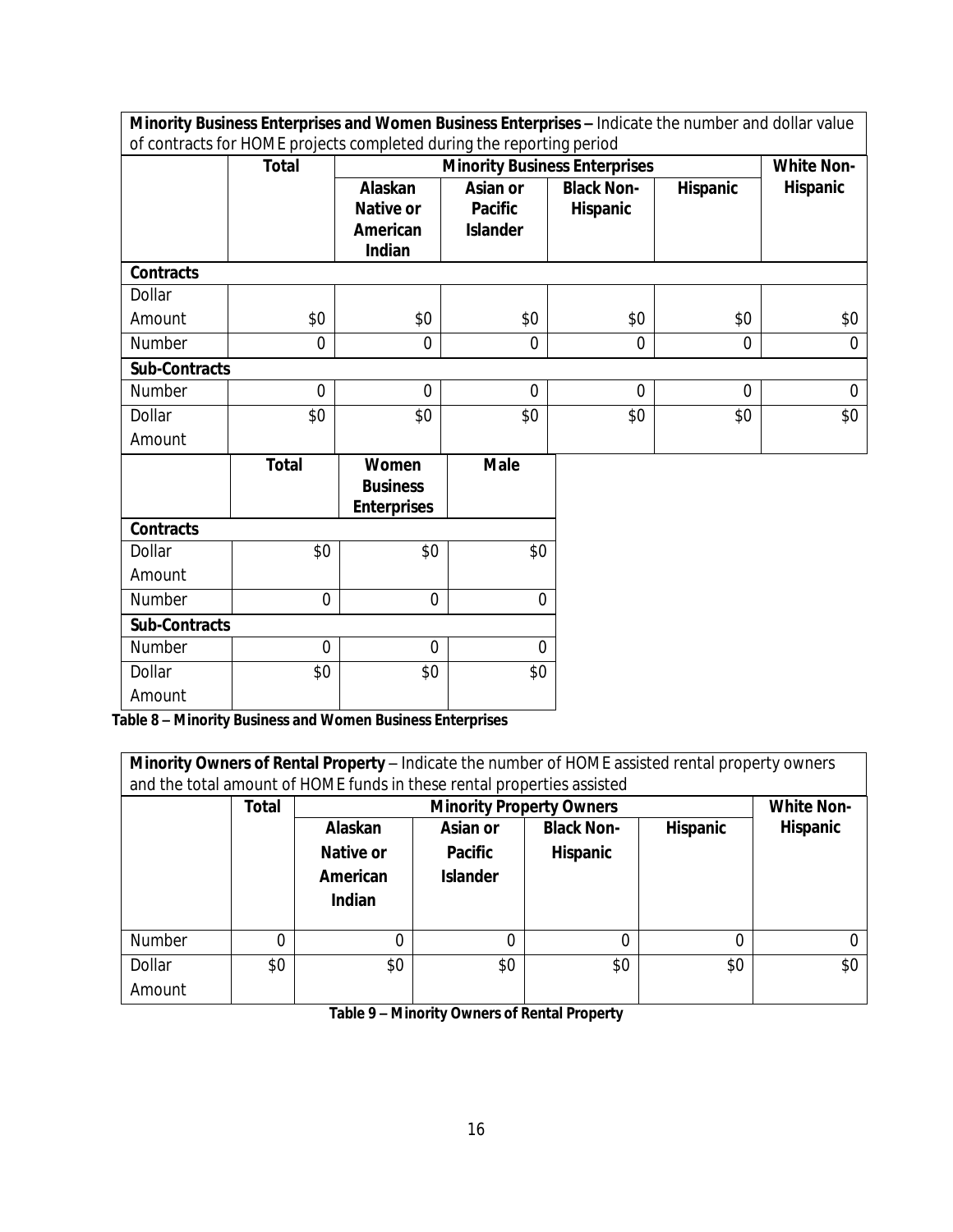| Relocation and Real Property Acquisition - Indicate the number of persons displaced, the cost of |       |                                                           |          |                 |          |                   |                 |                 |
|--------------------------------------------------------------------------------------------------|-------|-----------------------------------------------------------|----------|-----------------|----------|-------------------|-----------------|-----------------|
| relocation payments, the number of parcels acquired, and the cost of acquisition                 |       |                                                           |          |                 |          |                   |                 |                 |
| Parcels Acquired                                                                                 |       |                                                           |          |                 |          | \$0               |                 |                 |
| <b>Businesses Displaced</b>                                                                      |       |                                                           |          | 0               |          | \$0               |                 |                 |
| Nonprofit Organizations                                                                          |       |                                                           |          |                 |          |                   |                 |                 |
| <b>Displaced</b>                                                                                 |       |                                                           |          | $\Omega$        |          | \$0               |                 |                 |
| Households Temporarily                                                                           |       |                                                           |          |                 |          |                   |                 |                 |
| Relocated, not Displaced                                                                         |       |                                                           |          | $\overline{0}$  |          | \$0               |                 |                 |
| <b>Households</b>                                                                                | Total | <b>Minority Property Enterprises</b><br><b>White Non-</b> |          |                 |          |                   |                 |                 |
|                                                                                                  |       |                                                           |          |                 |          |                   |                 |                 |
| <b>Displaced</b>                                                                                 |       | Alaskan                                                   |          | Asian or        |          | <b>Black Non-</b> | <b>Hispanic</b> | <b>Hispanic</b> |
|                                                                                                  |       | Native or                                                 |          | <b>Pacific</b>  |          | Hispanic          |                 |                 |
|                                                                                                  |       | American                                                  |          | <b>Islander</b> |          |                   |                 |                 |
|                                                                                                  |       | <b>Indian</b>                                             |          |                 |          |                   |                 |                 |
|                                                                                                  |       |                                                           |          |                 |          |                   |                 |                 |
| <b>Number</b>                                                                                    | 0     |                                                           | $\Omega$ |                 | $\Omega$ | $\Omega$          | 0               | 0               |
| Cost                                                                                             | \$0   |                                                           | \$0      |                 | \$0      | \$0               | \$0             | \$0             |

## **Notes RE Tables 6-10**

Table 6 – There were no Match Contribution for the Federal Fiscal Year.

Table 7 – No Program Income was received in 2021.

Table 8 – Not applicable

Table 9 – Not applicable

Table 10 – During 2021, the City had not used HOME funds for relocation or property acquisition.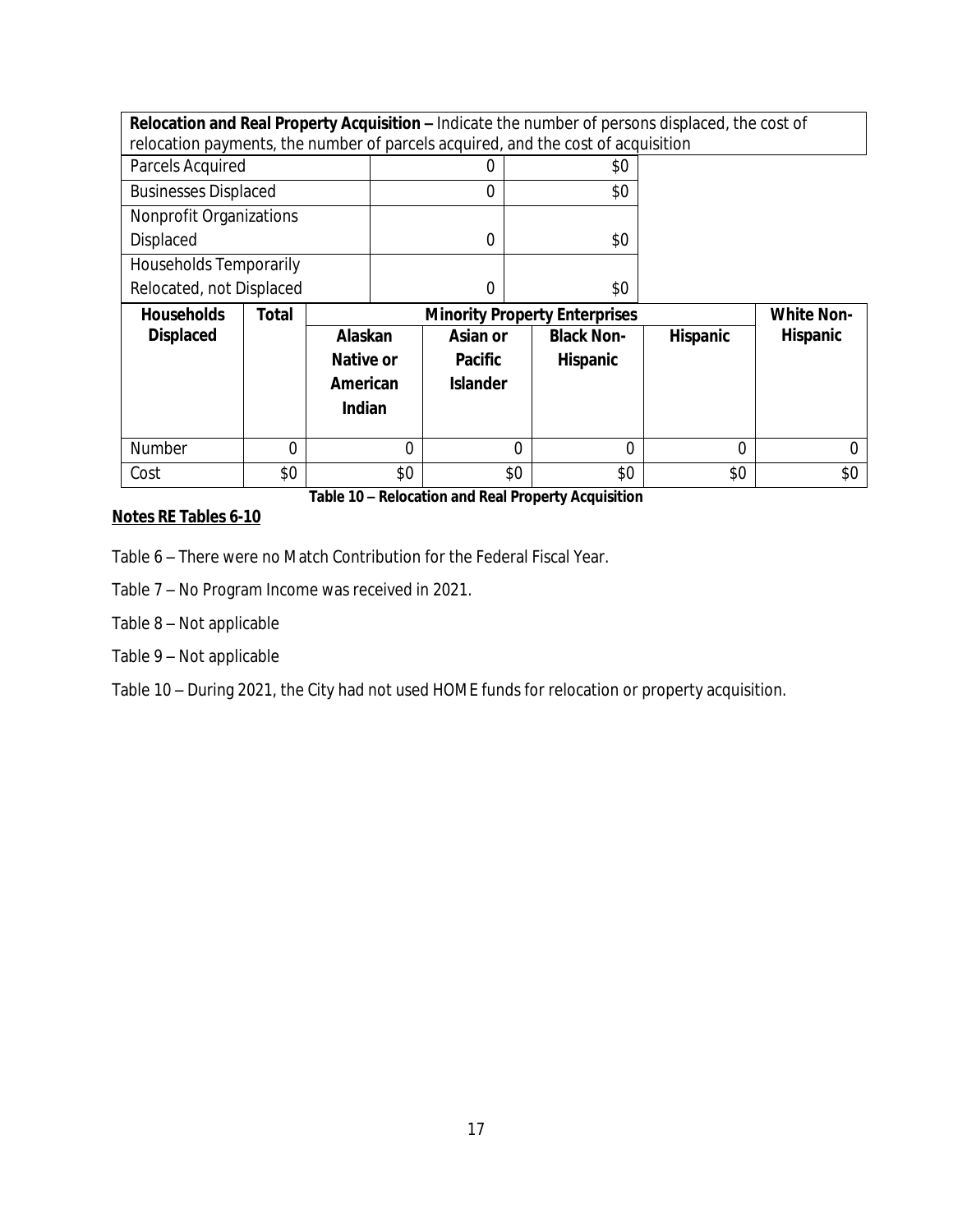# **CR-20 - Affordable Housing 91.520(b)**

**Evaluation of the jurisdiction's progress in providing affordable housing, including the number and types of families served, the number of extremely low-income, low-income, moderate-income, and middle-income persons served.**

|                                          | <b>One-Year Goal</b> | Actual |
|------------------------------------------|----------------------|--------|
| Number of Homeless households to be      |                      |        |
| provided affordable housing units        | 20                   |        |
| Number of Non-Homeless households to be  |                      |        |
| provided affordable housing units        | 1,309                | 1,208  |
| Number of Special-Needs households to be |                      |        |
| provided affordable housing units        | 63                   | 63     |
| <b>Total</b>                             | 1,392                | 288. ا |

|                                        | <b>One-Year Goal</b> | Actual |
|----------------------------------------|----------------------|--------|
| Number of households supported through |                      |        |
| Rental Assistance                      | 1,392                | 1,288  |
| Number of households supported through |                      |        |
| The Production of New Units            | 0                    |        |
| Number of households supported through |                      |        |
| Rehab of Existing Units                | 0                    |        |
| Number of households supported through |                      |        |
| <b>Acquisition of Existing Units</b>   | 0                    |        |
| <b>Total</b>                           | 1,392                | .288   |

**Table 12 – Number of Households Supported**

#### **Discuss the difference between goals and outcomes and problems encountered in meeting these goals.**

In 2021, the City continued its Tenant Based Rental Assistance Program (TBRA) to assist with housing the homeless population in New Rochelle. Seventeen (17) persons/families were identified by HOPE Community Services, at the City's Homeless Resource Center, as being eligible under the program guidelines. Income verification and housing inspections were completed by City staff. HOPE Community Services will continue to provide case management and follow-up to these families to insure program compliance. The goal is to provide housing, resources and assistance to persons of very low income and ultimately have them become self-sufficient. In 2021, four (4) households have transitioned off the TBRA program.

In 2021, The City's New Rochelle Section 8 office provided 811 Housing Choice Vouchers to income eligible households. In addition, the New Rochelle Municipal Housing Authority (NRMHA) issued 397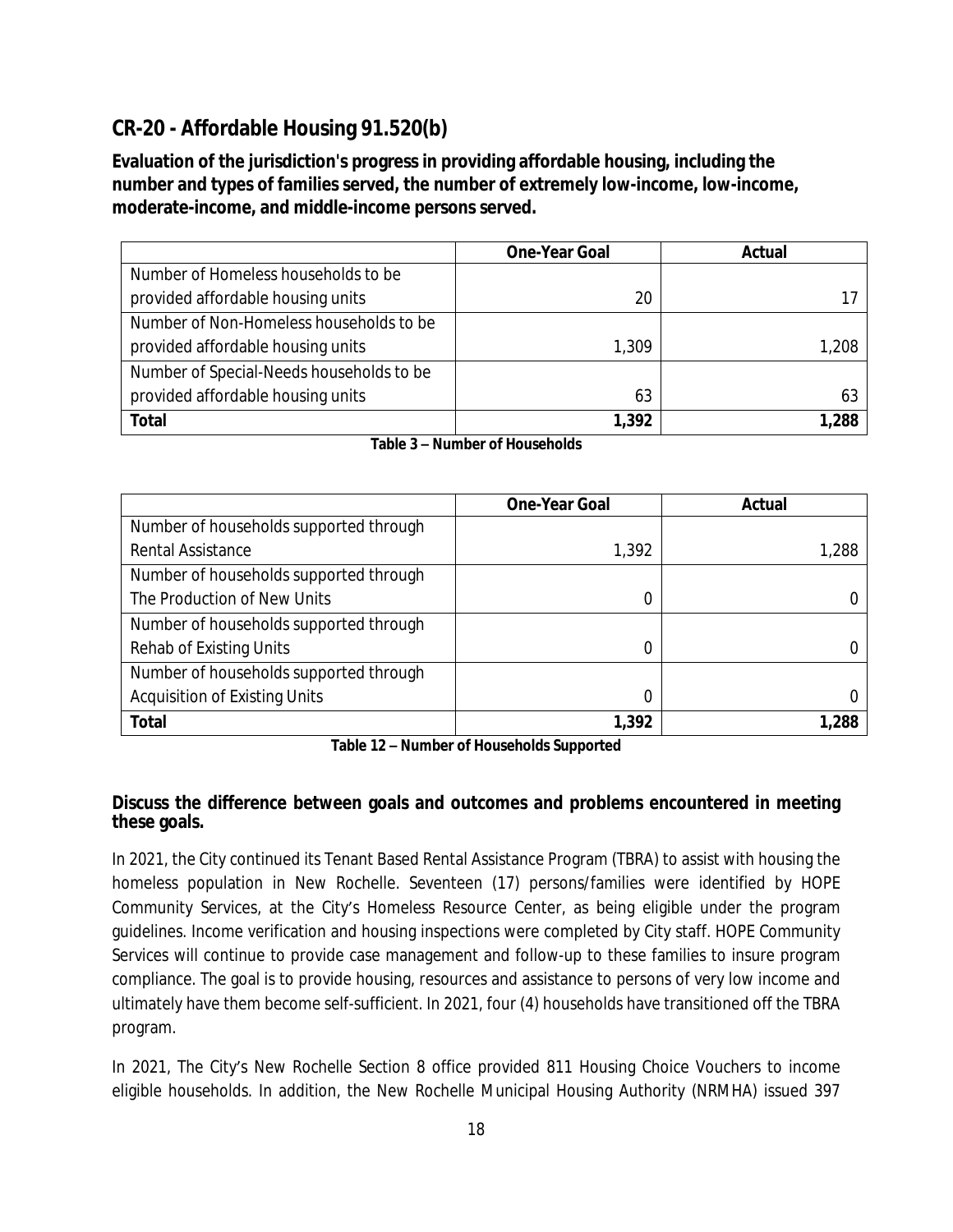Housing Choice Vouchers. This HUD funded program provides rental subsidies to a total of 1,208 extremely low, low and moderate-income households who would otherwise be priced out of the housing market.

HOPE Community Services has been designated by the City of New Rochelle to represent New Rochelle in the Continuum of Care and currently administers two housing grants. The New Rochelle Re-housing Initiative is a HUD/COC grant which provides funding for permanent supportive housing for two (2) homeless individuals. HOPE Community Services is also a sub recipient of the Refuge Grant funded by HUD through the COC. The funding provides for temporary housing for nine homeless lesbian, gay, bisexual, transgender or questioning (LGBTQ) youth. Housing grants provides subsidies for 63-affordable housing units targeting the Special-Needs population.

### **Discuss how these outcomes will impact future annual action plans.**

The Homeless Resource Center, operated by HOPE Community Services in collaboration with Oasis Homeless Shelter (WestCOP), has proven to be successful and will attempt to continue to help the neediest individuals in New Rochelle. Funding for the program has been renewed and the City will reassess the homeless population periodically to determine the feasibility of the program.

#### **Include the number of extremely low-income, low-income, and moderate-income persons served by each activity where information on income by family size is required to determine the eligibility of the activity.**

| <b>Number of Persons Served</b> | <b>CDBG Actual</b> | <b>HOME Actual</b> |
|---------------------------------|--------------------|--------------------|
| Extremely Low-income            |                    |                    |
| Low-income                      |                    |                    |
| Moderate-income                 |                    |                    |
| Total                           |                    |                    |

**Table 13 – Number of Persons Served**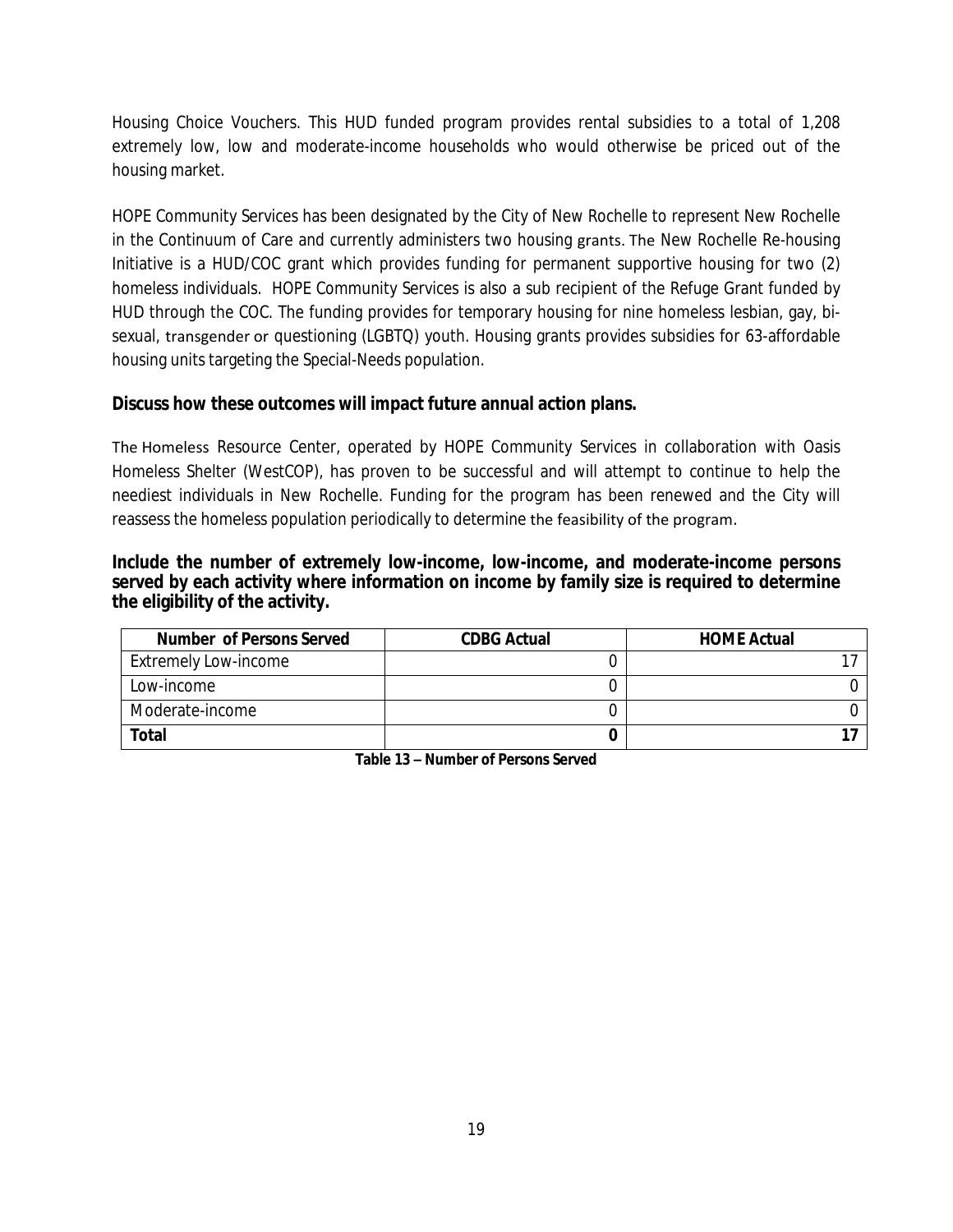## **Narrative Information**

## CDBG

The City of New Rochelle does not use CDBG funds for affordable housing activities such as housing development or rehabilitation.

### HOME

The City's Tenant Based Rental Assistance Program (TBRA) provides housing subsidies targeting the homeless population in New Rochelle. HOPE Community Services operates the City's Homeless Resource Center to help identify eligible persons/families in order to provide housing resources and assistance. City staff performs income verification to determine eligibility under the TBRA program guidelines.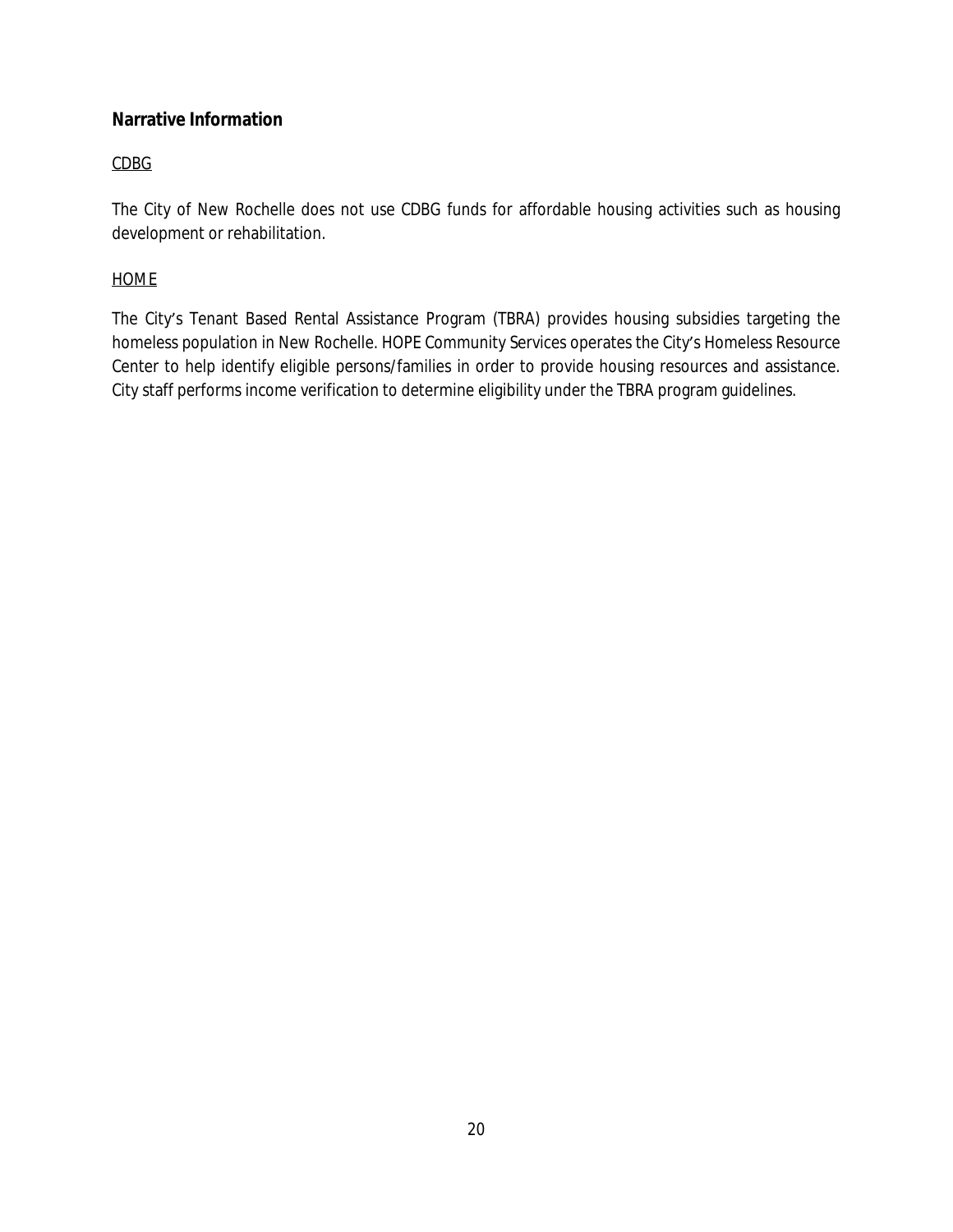# **CR-25 - Homeless and Other Special Needs 91.220(d, e); 91.320(d, e); 91.520(c)**

**Evaluate the jurisdiction's progress in meeting its specific objectives for reducing and ending homelessness through:**

## **Reaching out to homeless persons (especially unsheltered persons) and assessing their individual needs**

HOPE Community Services, in collaboration with the Oasis Homeless Shelter, operates the Homeless Resource Center in New Rochelle. This program is primarily funded by the City of New Rochelle.

The purpose of the program is to find suitable housing for the homeless population in New Rochelle. The program provides 24/7 access to shelter and connects the homeless to services that they qualify for.

In 2021, HOPE placed 7 homeless persons in housing and referred another 35 to other housing programs. An additional 22 clients were referred to non-housing programs such as drug, alcohol and mental health treatment. Case management services were provided to 269 clients.

The City's HOME funded Tenant Based Rental Assistance Program (TBRA) provides housing subsidies targeting the homeless population in New Rochelle. HOPE Community Services provides case management and follow-up to these persons/families to insure program compliance. The goal is to provide housing, resources and assistance to persons of very low income and ultimately have them become self-sufficient.

### **Addressing the emergency shelter and transitional housing needs of homeless persons**

Westchester County continues as the lead agency for the Westchester County of Continuum of Care in addressing the problems of homeless individuals. HOPE Community Services has been designated by the City of New Rochelle to represent New Rochelle in the Continuum of Care and currently administers two housing grants. The county operates a homeless shelter in White Plains and funds various shelters in other communities including the Oasis Shelter at 19 Washington Avenue in New Rochelle, which has approximately 50 beds. Every homeless person coming to the Oasis Shelter is evaluated by a case manager. Their needs and eligibility are determined for housing and other supportive services.

Several other shelters operate in the city to provide temporary housing for homeless persons including:

- Providence House for Mothers and Children, which has 7 beds; and
- Volunteers of America, which has 21 beds, for a total of approximately 68 beds available in the City.

With that said, there are a total of approximately 78 beds available in the City.

Westhab, in conjunction with Westchester County, operates a residential facility located at 21 Fountain Place in New Rochelle. The building, which formerly served as student housing for Monroe College, will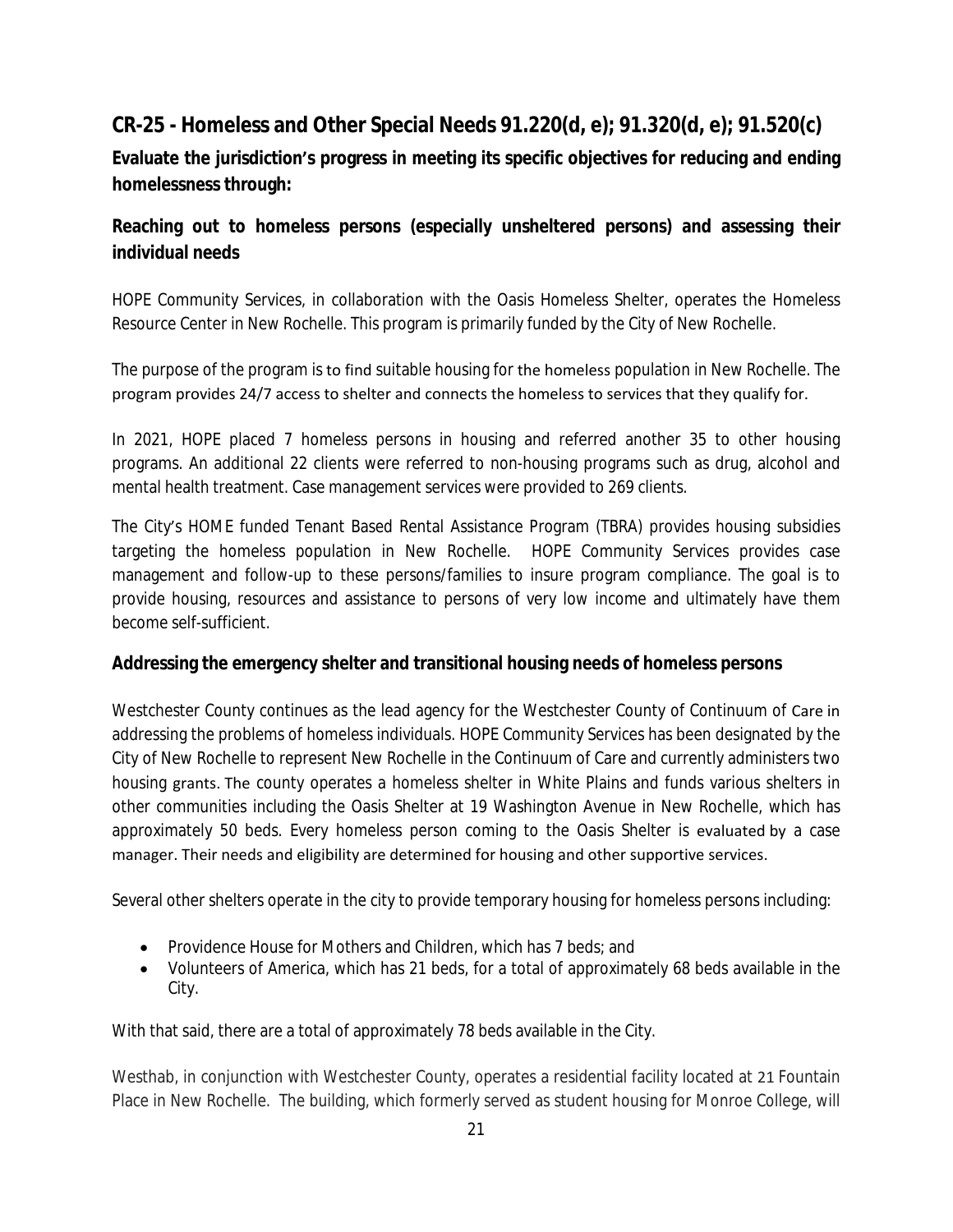provide an equal mix of permanent affordable rental housing and transitional housing for 52 formerly homeless families.

**Helping low-income individuals and families avoid becoming homeless, especially extremely low-income individuals and families and those who are: likely to become homeless after being discharged from publicly funded institutions and systems of care (such as health care facilities, mental health facilities, foster care and other youth facilities, and corrections programs and institutions); and, receiving assistance from public or private agencies that address housing, health, social services, employment, education, or youth needs**

The City of New Rochelle is fortunate to be within close proximity to many resources and facilities to assist residents. The City enlists the services of many area agencies to assist residents with programs and services. This includes the Department of Social Services, Legal Services of the Hudson Valley, the Guidance Center, WestCOP, Westhab and Montefiore Hospital.

HOPE Community Services runs a soup kitchen, food pantry, and self-sufficiency program. Their close relationship with area organizations providing supportive services allows them to be a valuable resource for those at-risk of becoming homeless. They provide information and referrals for housing, medical care, mental health, education, child care, job-training, immigration, drug & alcohol treatment, etc.

City staff has identified approximately 10 other organizations within the City of New Rochelle that offer a soup kitchen and/or food pantry, ensuring a source of food for those in need every day of the week.

The New Rochelle Office of The Aging assists the City's senior population with a variety of programs and services. They participate in the NYS Senior Nutrition program and program daily meals. In addition, they are advocates of the Meals-on-Wheels program which provides meals to the homebound frail elderly.

The City's Youth Bureau provides programs to at-risk youth, including a mentoring and job training program.

The City School District provides free and reduced cost meals for qualifying school children. In addition, the City run youth programs and day camps also participate in the NYS Nutrition Program that provides free meals to children during the summer.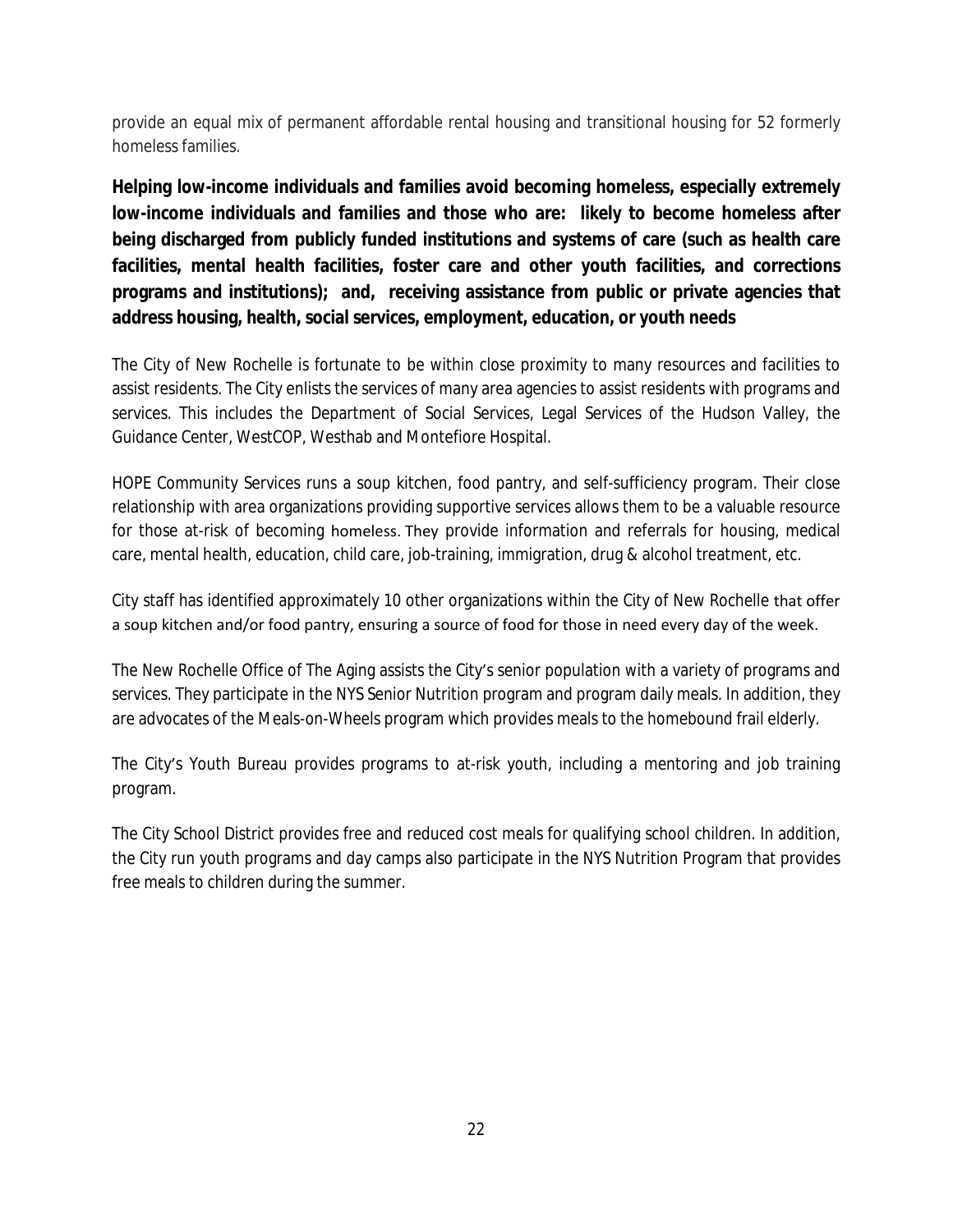**Helping homeless persons (especially chronically homeless individuals and families, families with children, veterans and their families, and unaccompanied youth) make the transition to permanent housing and independent living, including shortening the period of time that individuals and families experience homelessness, facilitating access for homeless individuals and families to affordable housing units, and preventing individuals and families who were recently homeless from becoming homeless again**

Westchester County Partnership is the lead organization for the Westchester County of Continuum of Care (CoC).

This Partnership includes the cities of New Rochelle, Yonkers and Mount Vernon, along with other Westchester County communities, not-for-profit service providers and the NYS Division of Veterans' Affairs. The County has embraced three priority goals including preventing the occurrence of homelessness where possible, reducing the length of stay of those who become homeless and improving ways to move homeless people into stable housing in the community. The Westchester County Department of Social Services (DSS) is the lead agency for the management of this information database since they are the first point of referral by the housing providers who try to connect their clients with DSS shelter allowances. Westchester County Homeless Management Information System (HMIS) gives the ability to track multiple shelter entries over time in order to accurately identify people who potentially meet HUD's definition of chronically homeless.

HOPE Community Services has been designated by the City of New Rochelle to represent New Rochelle in the Continuum of Care and currently administers two housing grants. The New Rochelle Re-housing Initiative is a HUD/COC grant which provides funding for permanent supportive housing for homeless individuals who have mental health or substance abuse issues. They currently house one person with this grant.

HOPE Community Services is a sub recipient of the Refuge Grant funded by HUD through the COC. The funding provides for temporary housing for homeless lesbian, gay, bi-sexual, transgender, or questioning (LGBTQ) youth ages 18-25 for a maximum of 24 months. The goal is to provide housing and then work on an exit plan that will allow the client to become self-sufficient. This will be accomplished through financial counseling, ongoing case management, training programs and higher education such as community college enrollment. Nine (9) individuals have been housed as a result of this grant.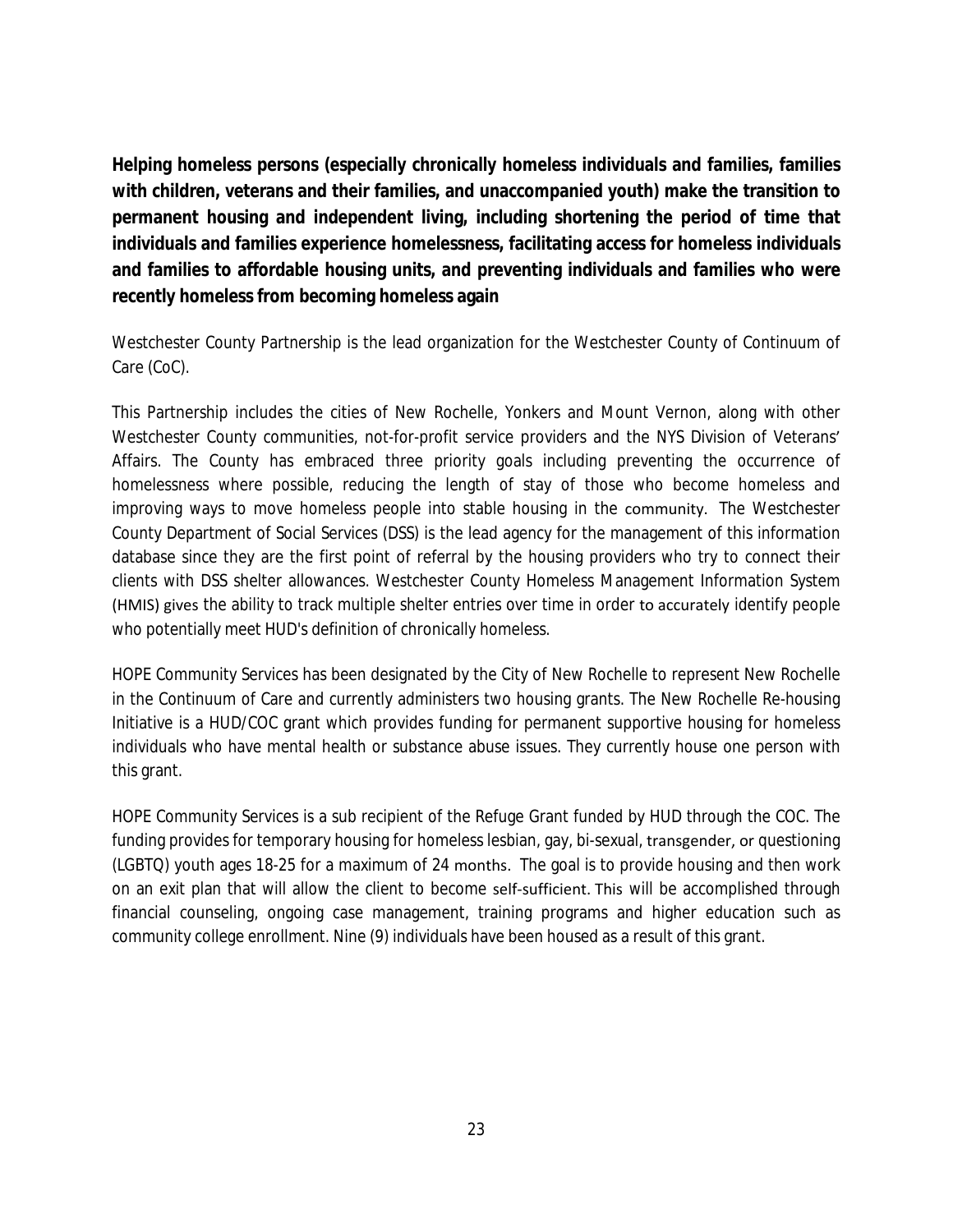# **CR-30 - Public Housing 91.220(h); 91.320(j)**

## **Actions taken to address the needs of public housing**

The New Rochelle Municipal Housing Authority (NRMHA), established in 1941, currently owns and operates 100 family units at Bracey Apartments located at 345 & 361 Main Street. The NRMHA receives HUD funding for major improvements at these locations. The NRMHA Capital Fund for 2021 is \$460,665.

During 2021, the City continued to support the efforts of the New Rochelle Municipal Housing Authority (NRMHA) to improve the condition of public housing units and the quality of life of public housing residents.

## **Actions taken to encourage public housing residents to become more involved in management and participate in homeownership**

Public housing residents are involved in the management of the New Rochelle Municipal Housing Authority (NRMHA) through the Resident Advisory Board, which includes residents of Bracey Apartments (345 & 361 Main St.). This group meets regularly with the NRMHA Executive Director to discuss issues pertaining to building maintenance and to address quality of life problems.

Two residents are voted by the tenants to sit on the NRMHA Board of Directors.

## **If the PHA is designated as troubled, describe the manner in which financial assistance will be provided or other assistance**

The New Rochelle Municipal Housing Authority (NRMHA) is classified as "troubled" by HUD.

The City is working with the NRMHA and HUD to insure continuing progress toward meeting Recovery Agreement milestones. To accomplish this, City staff and officials have regular communications and meetings with NRMHA representatives, including attendance at monthly Board Meetings as well as Executive Sessions.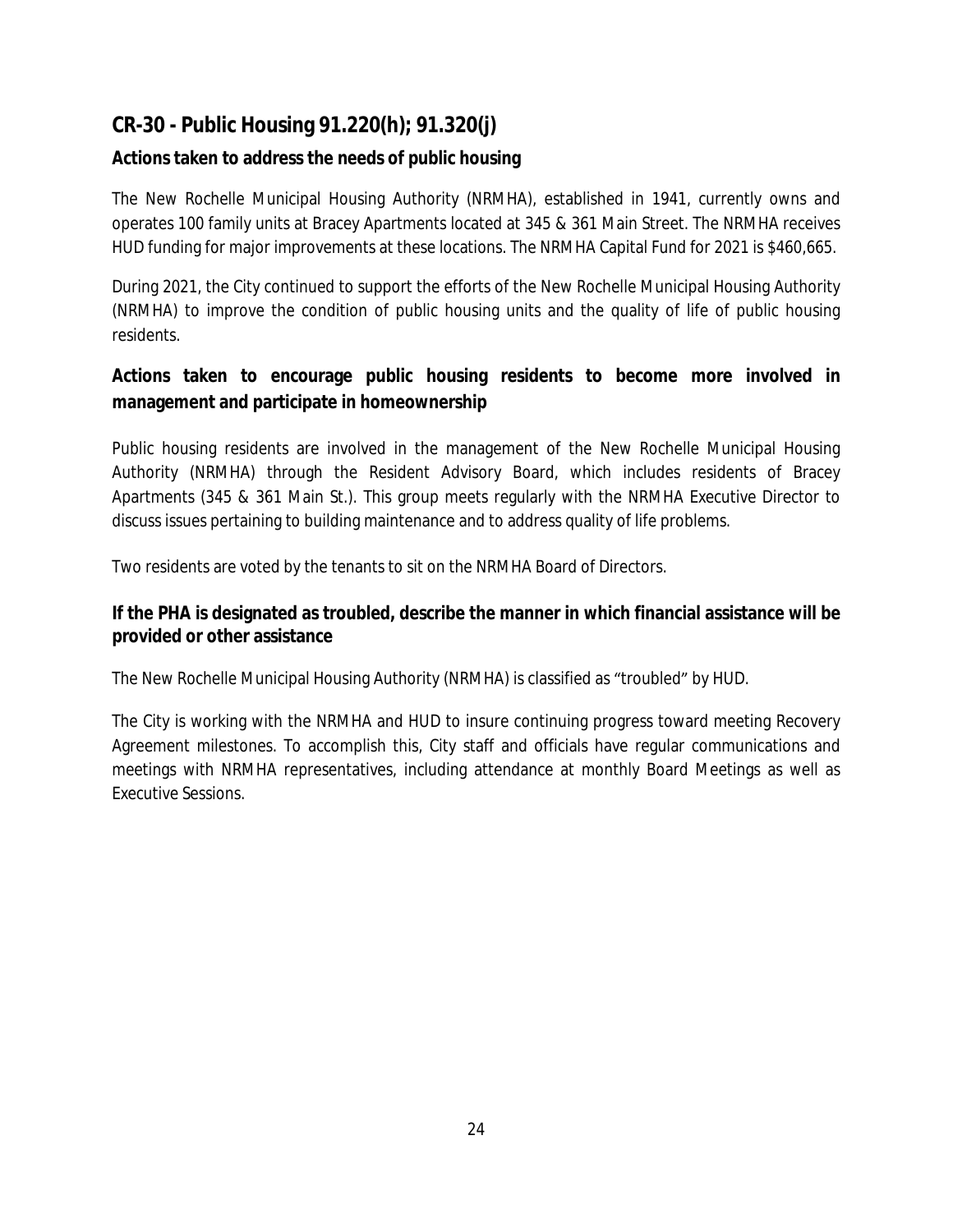# **CR-35 - Other Actions 91.220(j)-(k); 91.320(i)-(j)**

# **Actions taken to remove or ameliorate the negative effects of public policies that serve as barriers to affordable housing such as land use controls, tax policies affecting land, zoning ordinances, building codes, fees and charges, growth limitations, and policies affecting the return on residential investment. 91.220 (j); 91.320 (i)**

New Rochelle adopted an affordable housing ordinance on March 21, 2006 which requires Developers to set aside 10% of their units for low or moderate income households. Developers that choose not to construct affordable housing units are required to pay a fee to the City's Affordable Housing Fund. These funds are used as local resources to assist with the provision of affordable housing units.

### **Actions taken to address obstacles to meeting underserved needs. 91.220(k); 91.320(j)**

The City makes its best effort to meet the needs of these low income persons given the limited CDBG funds available. Additional federal and state funding would enable the city to further address the priority needs of these low income neighborhoods. The biggest obstacle is the lack of leveraged funds to support and enhance the public service activities. The City continuously emphasizes that CDBG funding is not guaranteed yearly and encourages agencies to seek additional funding to reduce their dependence on CDBG funds.

The City will also allocate a portion of their federal resources to address affordable housing needs and to affirmatively further fair housing.

### **Actions taken to reduce lead-based paint hazards. 91.220(k); 91.320(j)**

Westchester County has received a \$4.1 Million grant from the US Department of Housing and Urban Development (HUD) to reduce lead-based paint, dust and other safety hazards in housing units of lowand moderate-income households over the next three and a half years.

The County's Department of Planning will administer grant funds through the Lead Safe Westchester (LSW) Program and homeowners and property owners of single-family or multi-family homes are encouraged to apply for LSW assistance. The County will inspect each property and hire licensed and certified lead abatement contractors to complete the work. Homes with lead-based-paint hazards may include other health and safety hazards that may be eligible for repairs such as missing or nonfunctioning smoke and carbon monoxide detectors and roof leaks.

LSW funding is limited and [applications](https://homes.westchestergov.com/images/stories/pdfs/lsw92519app.pdf) will be accepted on a first come served basis. Priority will be given to households with a child under the age of six or a pregnant woman. Residents will need to provide proof that they do not exceed HUD's income guidelines. For rental properties, eligibility is based on the income of residents, not the property owner.

After the LSW work is completed, HUD requires that affirmative marketing of rental units be offered to income eligible households for a period of at least three years and that owners do not sell their units for at least three years following the completion of LSW improvements.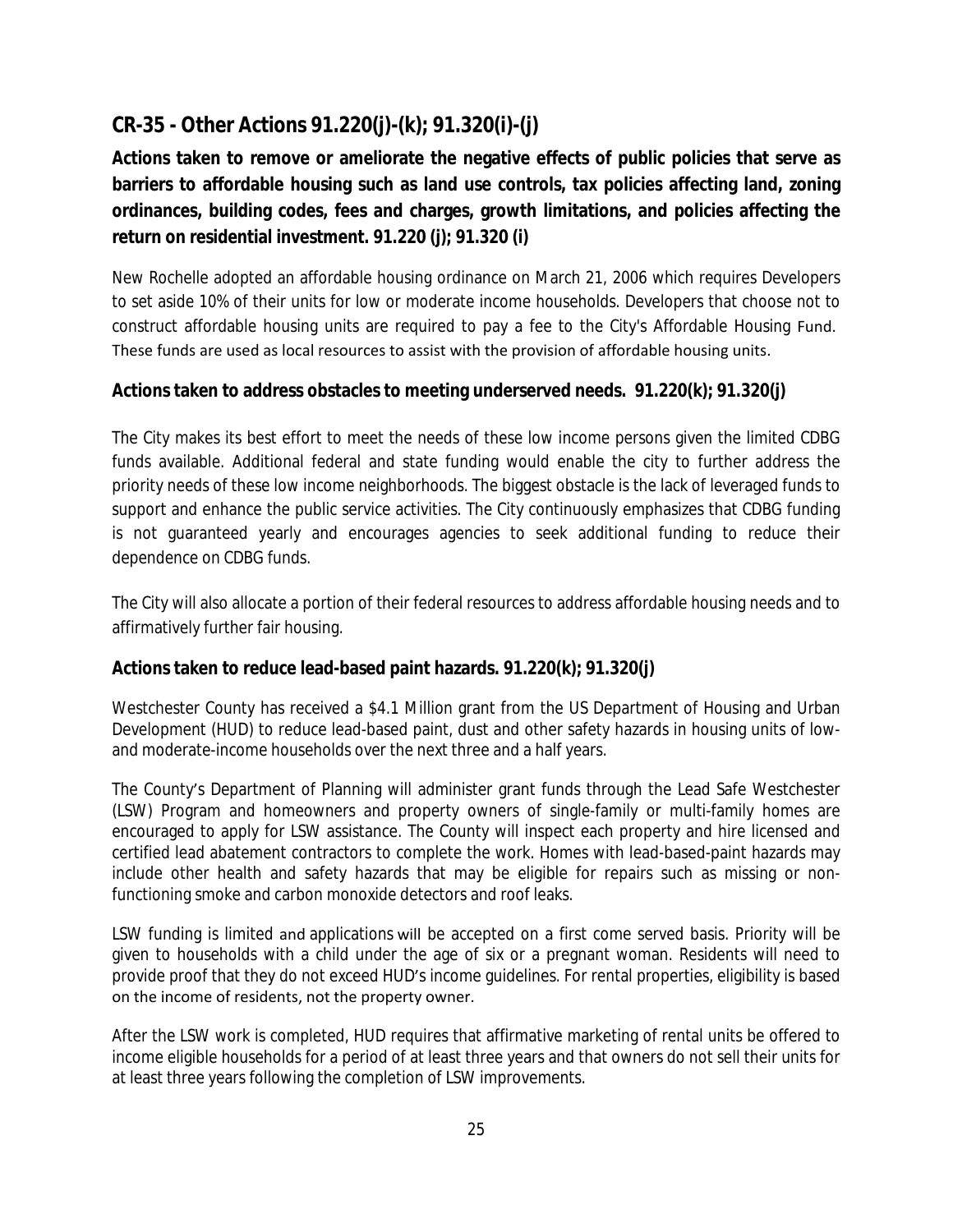## **Actions taken to reduce the number of poverty-level families. 91.220(k); 91.320(j)**

Poverty is a function of income, which is related to education, job training and employment. Annually the City provides CDBG funds to public service agencies to assist households below the poverty level with services.

Major economic development programs in support of business development and job creation are being undertaken. The City continues to have three major priorities for expanding the range of economic development opportunities available to low- and moderate-income residents:

- Develop new businesses and create new jobs in the target area;
- Improve access to employment opportunities within the community development target area; and
- Help residents acquire the skills required for success in today's job market.

### **Actions taken to develop institutional structure. 91.220(k); 91.320(j)**

The City's Department of Development is responsible for the management, implementation, and monitoring of the Consolidated Plan documents, the Analysis of Impediments to Fair Housing Choice, the Annual Action Plans, and other documents related to CDBG and HOME program compliance. The institutional structure for providing affordable housing and meeting community development needs involves many agencies, including the Department of Development and the New Rochelle Municipal Housing Authority (NRMHA).

In addition, there are several offices within the City's departmental structure:

- Department of Development includes the offices of planning, zoning, historic landmark review, signage, public parking, building inspection and permitting;
- **Bureau of Buildings is responsible for code enforcement;**
- Parks and Recreation is responsible for development and maintenance of parks and recreational facilities, in addition to the Office of Aging and the Youth Bureau;
- New Rochelle Industrial Development Agency provides revenue-bond financing for economic development projects; and
- New Rochelle Youth Bureau and New Rochelle Public Schools also play an important collaborating role in disseminating information to families and advising the City about impacts of proposed residential developments on the City's schools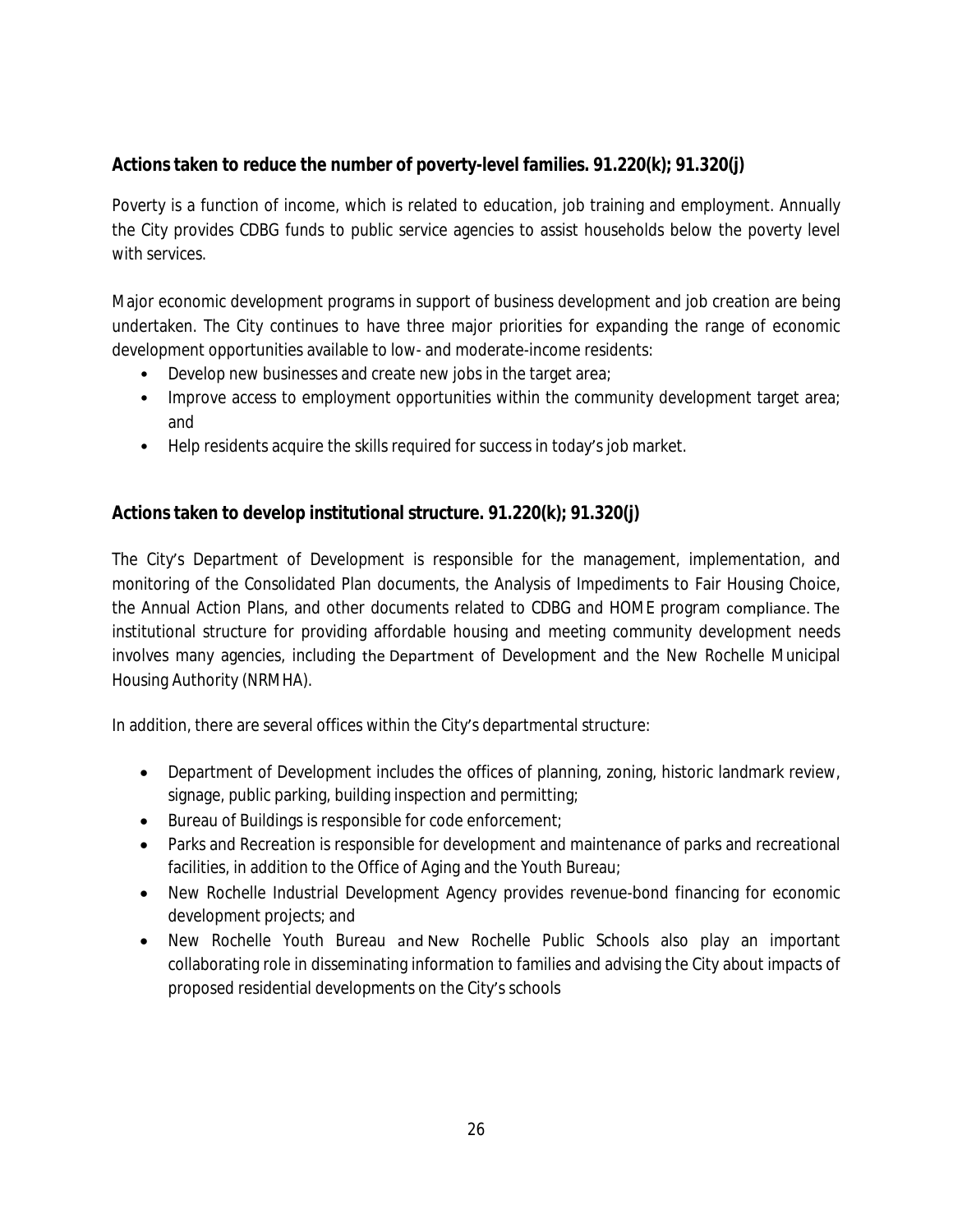## **Actions taken to enhance coordination between public and private housing and social service agencies. 91.220(k); 91.320(j)**

The ongoing communications between the City's Section 8 Office and the NRMHA provide a strong service delivery system for those persons seeking affordable housing assistance. HOPE Community Services represents the City of New Rochelle in the Westchester County Continuum of Care (CoC) and partners with local social service agencies, including the Department of Social Services, Department of Community Mental Health, and the Veterans Administration, to find suitable affordable housing for residents with special needs. The CoC provides rent subsidies and services to the formerly homeless.

## **Identify actions taken to overcome the effects of any impediments identified in the jurisdictions analysis of impediments to fair housing choice. 91.520(a)**

The City maintains actions to address those impediments identified in its Assessment of Fair Housing (AFH).

Westchester Residential Opportunities, Inc. (WRO), an approved HUD housing counseling agency typically provides Fair Housing and Credit Counseling workshops to the general public within New Rochelle and provides educational training to the staff of local public service agencies. Additional services include Fair Lending, First Time Home Buying program, Foreclosure Prevention, Predatory Lending, Senior Housing Assistance and Access-to-Homes for the mobility impaired.

- The City makes every attempt to update its website to include the most current information and resources on Fair Housing and Accessibility, Affordable Housing, Section 8 Housing, Human Rights and Discrimination.
- Traditionally a Senior Expo would normally occur once a year at the Hugh Doyle Senior Center; however, due to the COVID-19 Pandemic the event was cancelled for 2021. Typically staff from the New Rochelle Section 8 Office would attend the Expo to provide information and education to the general public.

During 2017, the City prepared and submitted an Assessment of Fair Housing (AFH). The AFH is meant to identify and analyze local and regional fair housing issues and to set goals for improving fair housing choice and access to opportunity. The City submitted one AFH for both the CDBG/HOME Programs and Section 8. This AFH is a review of demographic data, metrics of discrimination and disparity, and local regulations and administrative policies, procedures, and practices that affect the location, availability, and accessibility of housing. It also assesses the conditions, both public and private, that affect fair housing choice. The AFH was approved by HUD in November 2017.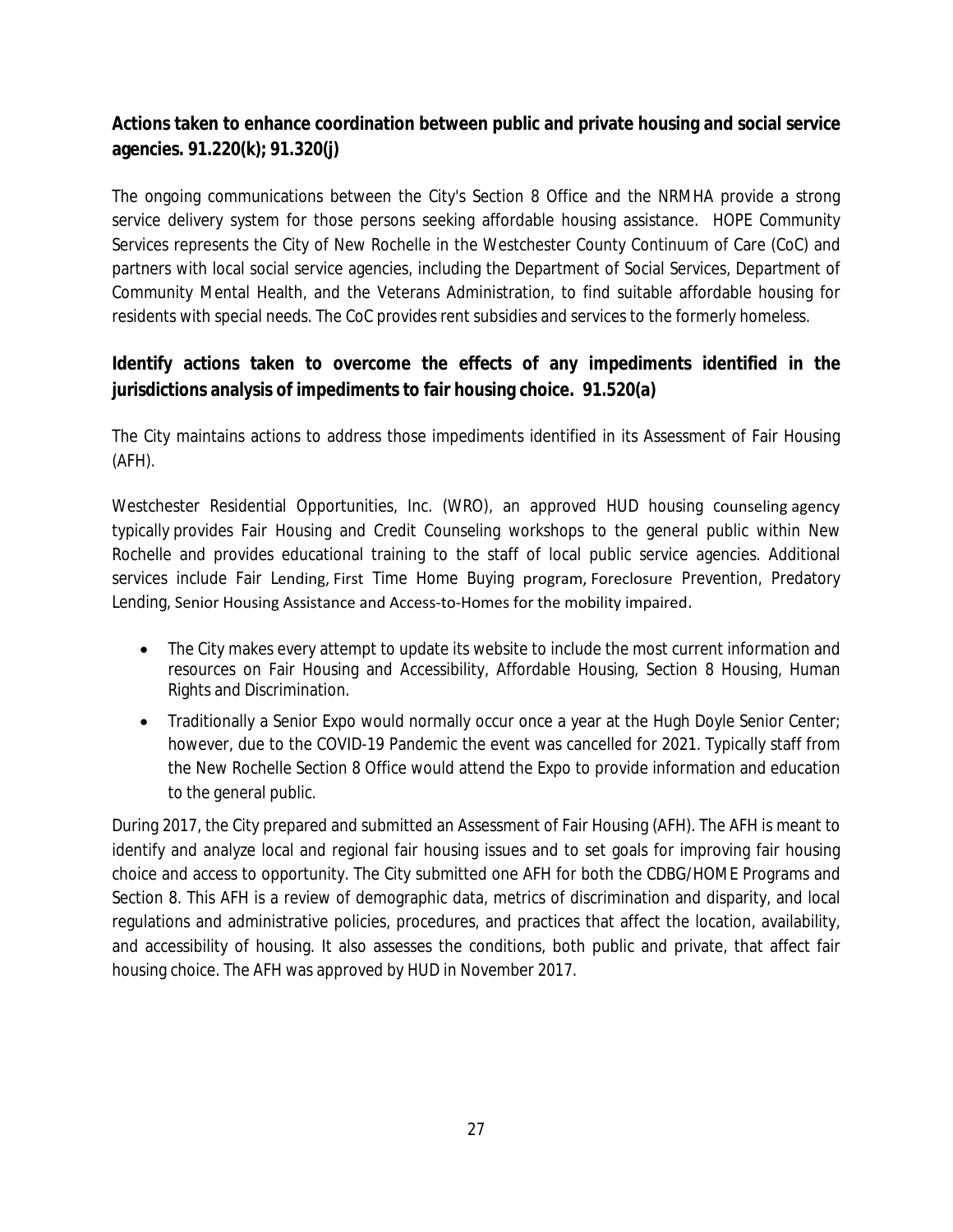## **CR-40 - Monitoring 91.220 and 91.230**

**Describe the standards and procedures used to monitor activities carried out in furtherance of the plan and used to ensure long-term compliance with requirements of the programs involved, including minority business outreach and the comprehensive planning requirements**

CDBG Program-The city continuously monitors its programs for compliance with HUD requirements. Each project is reviewed for eligibility in terms of National Objectives and Eligibility requirements as stated in 24 CFR Part 570. The City makes every attempt through the day-to-day administration of the CDBG program to conform with the required HUD certifications with regard to fair housing, nondiscrimination, employment opportunities, labor compliance and outreach to minority businesses.

Performance reviews take place through the scrutiny of reports submitted for the expenditure of grant funds. The City also conducts periodic remote and on-site monitoring utilizing the "*Checklist for Monitoring of a Subrecipient*." If monitoring reveals discrepancies or deviations in regards to levels of accomplishments, performance, budget, procurement, progress reports or other special conditions, this will be identified as a "concern". The subrecipient will be notified accordingly and remedial action will be taken. There were no activities with reported concerns in 2021.

HOME Program-The City reviews its HOME rental projects annually for compliance with rent and income limits. Primary residency verification for homeownership units built with HOME funds is completed every 2 years during the HOME affordability period.

## **Citizen Participation Plan 91.105(d); 91.115(d) Describe the efforts to provide citizens with reasonable notice and an opportunity to comment on performance reports**.

The Department maintains a mailing list containing approximately 90+ individuals representing over 70 local agencies which provide services to New Rochelle residents. Many of the agencies on the mailing list provide programming and services which primarily target the City's low and moderate income population. They are instructed to distribute and/or post the information for the benefit of their clientele. The notices are also posted prominently on the City's web site.

In order to fulfill statutory and regulatory requirements mandated by the U.S. Department of Housing and Urban Development with regard to the 2018-2022 Consolidated Plan, the City of New Rochelle makes available for public comment the Consolidated Plan Annual Performance Report (CAPER) which provides the jurisdiction an opportunity to evaluate its overall progress in carrying out priorities and specific objectives identified in its Consolidated Plan and its Action Plan which included funding allocations for the Community Development Block Grant Program and HOME Program.

Prior to the completion and approval of the City's AFH, the City amended its Citizen Participation Plan and amended again during the COVID19 pandemic. This document can be found on the City's website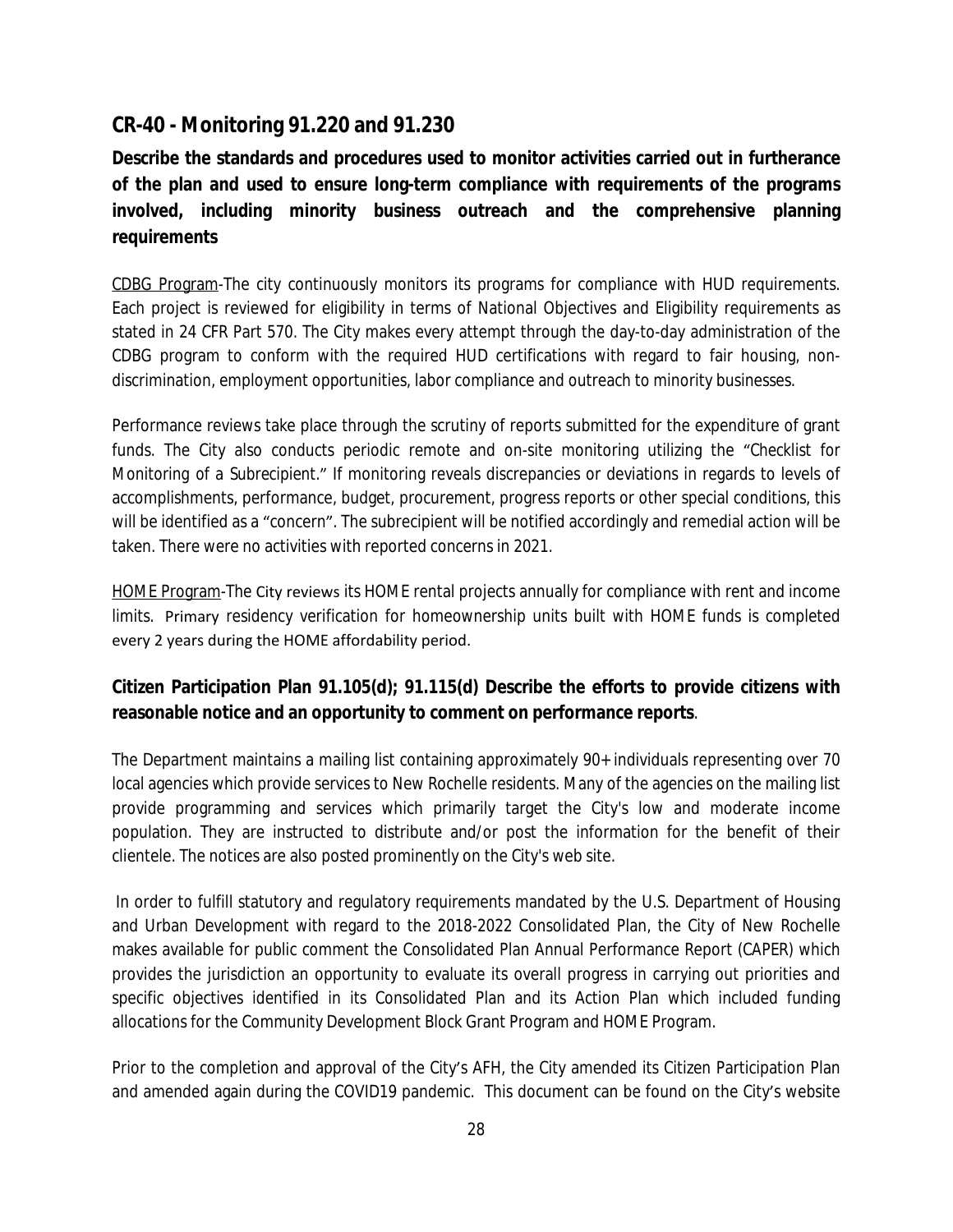and at the Development Office.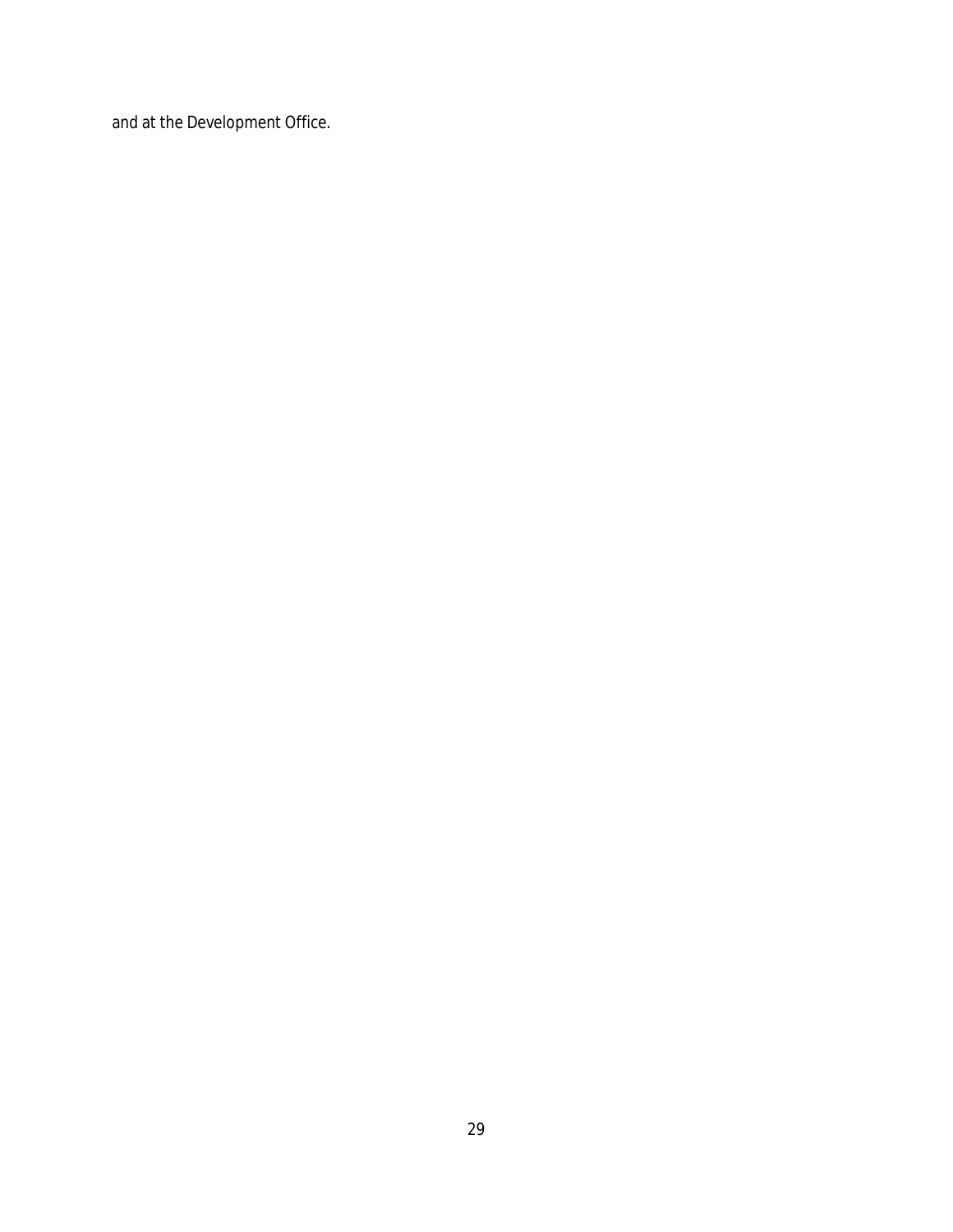# **CR-45 - CDBG 91.520(c)**

**Specify the nature of, and reasons for, any changes in the jurisdiction's program objectives and indications of how the jurisdiction would change its programs as a result of its experiences.**

| Does this Jurisdiction have any open Brownfields Economic Development |  |  |
|-----------------------------------------------------------------------|--|--|
| Initiative (BEDI) grants?                                             |  |  |

**Describe accomplishments and program outcomes during the last year.**

The Brownfields Economic Development Initiative (BEDI) Grant is no longer active.